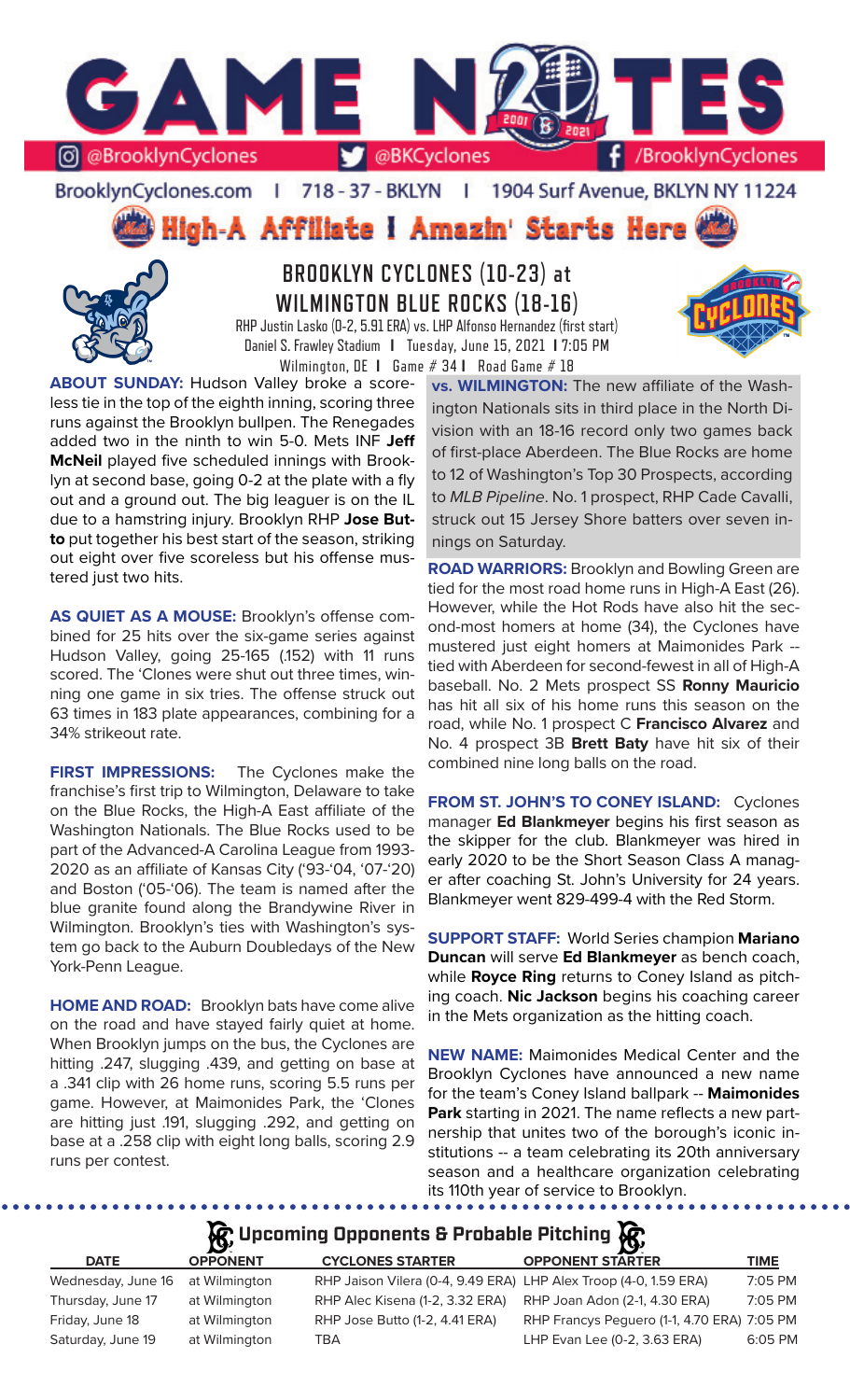### **JUNE 15 AT WILMINGTON STARTING PITCHER PAGE 2**

|                                                               | JUSTIN LASKO<br># 47                                                                                                                                                |                                                | <b>RHP</b> |
|---------------------------------------------------------------|---------------------------------------------------------------------------------------------------------------------------------------------------------------------|------------------------------------------------|------------|
|                                                               | Height: 6-4<br><b>Bats: Right</b><br>Date of Birth: March 16, 1997<br>Hometown: Bridgeport, CT<br><b>College: UMass</b><br>How Obtained: Mets 30th-round pick, 2019 | Weight: 208<br><b>Throws: Right</b><br>Age: 24 |            |
| <b>LAST TIME OUT:</b> The Connecticut native struck out a ca- |                                                                                                                                                                     | 2021 GAME-BY-GAME                              |            |

reer-high-tying eight batters over 5 2/3 innings against Hudson Valley, allowing three runs on two home runs in his second loss with Brooklyn.

**LASTING START:** Lasko turned in an eight-inning, eight-strikeout performance against Daytona on May 26 for St. Lucie. It was the longest outing of his professional career.

**NEW MAN:** Lasko broke camp with St. Lucie as a starter/ piggybacker. The righty pitched 23 innings and posted 25 strikeouts with a 1.96 ERA. He allowed four walks and two home runs with an opponents average of .185.

**2019:** Lasko pitched 10 times for Brooklyn, posting a 1.43 earned run average in all relief appearances. He was called up to Low-A Columbia and made 11 appearances (one start), posting a 2.57 ERA.

**MADDUX MAN:** Lasko, during his time with UMass, pitched a "Maddux" on April 12, 2019, earning a complete-game shutout while throwing just 96 pitches against George Washington.

**COLLEGE:** The UMass product pitched for four seasons with the Minutemen before earning a senior season draft selection by the Mets. In his final campaign, he led the Atlantic 10 Conference in innings (88.1), complete games (4), and shutouts (2). He was also ranked fifth with 82 strikeouts.

|             |            |            |     |                      |                | High-A Brooklyn Cyclones |                |   |                |            |
|-------------|------------|------------|-----|----------------------|----------------|--------------------------|----------------|---|----------------|------------|
| <b>DATE</b> | <b>OPP</b> | <b>DEC</b> | IP  | н                    | R              | ER                       | BB             | κ | HR             | <b>AVG</b> |
| 6/9         | vs. HV     |            | 5.2 | 4                    | 3              | 3                        | 1              | 8 | $\overline{2}$ | .216       |
| 6/2         | $@$ JS     | L          | 5.0 | 4                    | 4              | 4                        | 1              | 3 | 1              | .235       |
|             |            |            |     | Low-A St. Lucie Mets |                |                          |                |   |                |            |
| 5/26        | vs. DBT    |            | 8.0 | 5                    |                |                          | O              | 8 | 1              | .185       |
| 5/20        | @PMB       | W          | 5.0 | $\overline{2}$       | O              | 0                        | $\overline{2}$ | 6 | 0              | .189       |
| 5/14        | @DBT       |            | 6.0 | 5                    | $\overline{2}$ | 2                        | 1              | 4 | 0              | .216       |
| 5/7         | vs. JUP    | W          | 4.0 | 3                    | $\overline{2}$ | $\overline{2}$           | 1              | 7 | 1              | .200       |
|             |            |            |     |                      |                |                          |                |   |                |            |
|             |            |            |     |                      |                |                          |                |   |                |            |
|             |            |            |     |                      |                |                          |                |   |                |            |
|             | K%         |            |     |                      | BB%            |                          |                |   | HR/9           |            |

| $K\%$        | BB%   | HR/9       |
|--------------|-------|------------|
| 27.5%        | 5.0%  | 2.53       |
| <b>BABIP</b> | GB%   | <b>FIP</b> |
| .208         | 61.5% | 5.74       |

### **LASKO'S SEASON AND CAREER HIGHS**

| 2021 Season                   |                              | Career                       |
|-------------------------------|------------------------------|------------------------------|
| 8 (2x, 6/9 vs. Hudson Valley) | <b>Strikeouts</b>            | 8 (2x, 6/9/21 vs. HValley)   |
| None                          | <b>Double Digit K Games</b>  | None                         |
| 5 (2x, 5/20 at Palm Beach)    | <b>High Hits, Game</b>       | 5 (5/20/21 at Palm Beach)    |
| 2 (6/9 vs. Hudson Valley)     | High HR, Game                | 2 (6/9/21 vs. Hudson Valley) |
| 4 (6/2/21 @ Jersey Shore)     | <b>High Runs, Game</b>       | 4 (6/2/21 @ Jersey Shore)    |
| 2 (5/29 at Palm Beach)        | <b>High Walks, Game</b>      | 2 (3x,5/29/21 at Palm Beach) |
| 8.0 (5/26 vs. Daytona)        | <b>Innings Pitched, Game</b> | 8.0 (5/26/21 vs. Daytona)    |
| None                          | <b>Complete Games</b>        | None                         |
| None                          | Shutouts                     | None                         |

| CYCLONES STARTING PITCHER BREAKDOWN |   |   |                                                       |     |         |  |  |  |  |  |
|-------------------------------------|---|---|-------------------------------------------------------|-----|---------|--|--|--|--|--|
| <b>STARTER</b>                      |   |   | <b>GS Quality StartsRun SupportRS/Start BC Record</b> |     |         |  |  |  |  |  |
| Butto, Jose                         |   | Ω | 31                                                    | 4.4 | $3 - 4$ |  |  |  |  |  |
| Kisena, Alec                        | 5 | O | 26                                                    | 5.2 | $1 - 4$ |  |  |  |  |  |
| Lasko, Justin                       |   | O | 3                                                     | 15  | $0 - 2$ |  |  |  |  |  |
| Opp, Cam                            |   | ∩ | 10                                                    | 2.5 | $1 - 3$ |  |  |  |  |  |
| Parsons, Hunter                     |   | O | 5                                                     | 5.0 | $1 - 0$ |  |  |  |  |  |
| Rojas, Oscar                        |   | O | 21                                                    | 5.3 | $1 - 3$ |  |  |  |  |  |
| Vilera, Jaison                      | 6 |   | 18                                                    | 3.0 | $0 - 6$ |  |  |  |  |  |
| Walker, Josh                        |   |   | 27                                                    | 68  | $3-1$   |  |  |  |  |  |

| BROOKLYN CYCLONES PITCHING BREAKDOWN |            |            |               |     |     |    |     |                |           |            |               |            |      |               |       |     |    |     |                |           |            |
|--------------------------------------|------------|------------|---------------|-----|-----|----|-----|----------------|-----------|------------|---------------|------------|------|---------------|-------|-----|----|-----|----------------|-----------|------------|
|                                      | W-L        | <b>ERA</b> | IP.           | - н | R   | ER | BB  | K              | <b>HR</b> | <b>AVG</b> |               | W-L        | ERA  | IP.           | н     | R   | ER | BB  | K              | <b>HR</b> | <b>AVG</b> |
| <b>STARTERS</b>                      | 5-16       | 6.18       | 141.1 138     |     | 107 | 97 | 55  | - 154          | 30        | .252       | <b>I</b> HOME | 4-12       | 4.14 | 139.0 118     |       | 74  | 64 | -61 | 142            | 10        | .230       |
| <b>RELIEVERS</b>                     | $5 - 7$    | 4.04       | 138.0 121     |     | 79  | 62 | -73 | 158            | - 9       | .231       | l ROAD        | 6-11       | 6.09 | 140.1         | - 141 | 112 | 95 | 67  | 170            | 29        | .247       |
| <b>TOTAL</b>                         | 10-23 4.96 |            | 279.1 259 186 |     |     |    |     | 154 128 312 39 |           |            | .242 I TOTAL  | 10-23 4.96 |      | 279.1 259 186 |       |     |    |     | 154 128 312 39 |           | .242       |
|                                      |            |            |               |     |     |    |     |                |           |            |               |            |      |               |       |     |    |     |                |           |            |

**BULLPEN NOTES**

-RHP Bryce Montes de Oca leads the relievers with a 33.3% strikeout rate.

-RHP Brian Metoyer's 3.03 FIP is the lowest in the Cyclones bullpen.

-RHP Eric Orze has the bullpen's finest K-BB% (22.6%), posting a 27.4% K rate and a 4.8% BB rate.

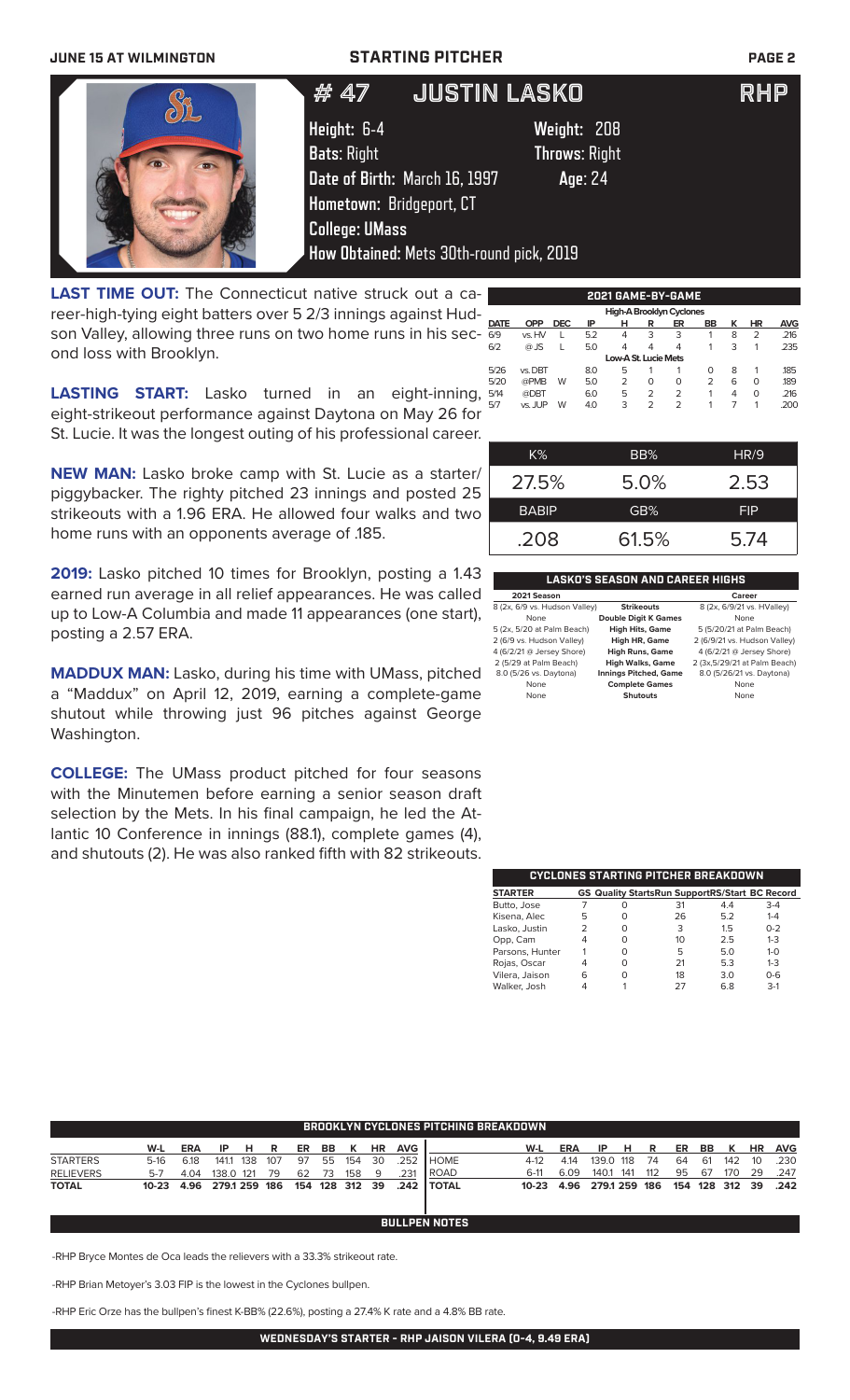| <b>JUNE 15 AT WILMINGTON</b>                                                                                                                                                                                               |                                                          | <b>BATTING PAGES</b>                                                                                                                                                                                                                                                                                                                                                             | <b>PAGE 3</b>                                                                                                                                                                     |
|----------------------------------------------------------------------------------------------------------------------------------------------------------------------------------------------------------------------------|----------------------------------------------------------|----------------------------------------------------------------------------------------------------------------------------------------------------------------------------------------------------------------------------------------------------------------------------------------------------------------------------------------------------------------------------------|-----------------------------------------------------------------------------------------------------------------------------------------------------------------------------------|
| <b>FRANCISCO ALVAREZ - C</b><br>#19                                                                                                                                                                                        |                                                          |                                                                                                                                                                                                                                                                                                                                                                                  | .240, 3 HR, 11 RBI, .368 wOBA, wRC+ 132                                                                                                                                           |
| Last Game: 0-2, BB<br><b>RISP: 4-12</b><br>Streak:                                                                                                                                                                         | <b>Home: 5-28</b><br><b>Road: 7-22</b><br>vs. HV: 3-16   | Last HR: 6/12 vs. Hudson Valley<br>Multi-Hit Games: 2 (6/12 vs. Hudson Valley)<br>Multi-RBI Games: 2 (6/12 vs. Hudson Valley)                                                                                                                                                                                                                                                    | Season High, Hits: 3 (6/6 at JS)<br>Season High, Runs: 1 (3x, 6/12 vs HV)<br>Season High, RBI: 4 (6/6 at JS)<br>Season High, SB: 1 (6/3 at JS)                                    |
| No. 38 prospect in the game according to MLB Pipeline                                                                                                                                                                      |                                                          | • Enters his fourth year in the Mets organizationCalled up from Low-A St. Lucie on Monday, May 2419 years old, turning 20 on November 19<br>· Ranks as the No. 1 prospect in the Mets system according to both MLB Pipeline and Baseball AmericaRanked as No. 4 catching prospect in baseball and the                                                                            |                                                                                                                                                                                   |
| • Non-roster invitee to Mets Spring Training Signed with NYM as NDFA on July 2, 2018                                                                                                                                       |                                                          | • Hit .417 (20-48) with five doubles, two home runs, and 12 RBIs in 15 games with St. LucieStruck out seven times and walked 15went 2-for-4 in stolen bases                                                                                                                                                                                                                      |                                                                                                                                                                                   |
| ZACH ASHFORD - OF<br>#9                                                                                                                                                                                                    |                                                          |                                                                                                                                                                                                                                                                                                                                                                                  | .216, 1 HR, 5 RBI, .291 wOBA, wRC+ 84                                                                                                                                             |
| Last Game: 1-3<br><b>RISP: 3-12</b><br><b>Streak:</b> 2 G (2-7)                                                                                                                                                            | <b>Home: 8-32</b><br><b>Road: 3-19</b><br>vs. HV: 4-15   | Last HR: 5/23 vs. Hudson Valley<br>Multi-Hit Games: 1 (5/23 vs. Hudson Valley)<br>Multi-RBI Games: 1 (5/23 vs. Hudson Valley)                                                                                                                                                                                                                                                    | Season High, Hits: 2 (5/23 vs. HV)<br>Season High, Runs: 2 (6/6 at JS)<br>Season High, RBI: 2 (5/23 vs. HV)<br><b>Season High, SB:</b> 1 (2x, 6/9 vs. HV G2)                      |
| • Drafted by the Mets out of Fresno State in the 6th round of the 2019 MLB Draft                                                                                                                                           |                                                          | · Enters his third year in the Mets organizationCalled up from Low-A St. Lucie on Saturday, May 22<br>• Hit .340 (17-50) in 14 games with the St. Lucie Mets in 2021, collecting three doubles and six walks with a stolen base<br>· Spent his first few games as a pro with Brooklyn in 2019, hitting .136 in 16 games before being sent to the GCL Mets (37 G, .295/2/23/.413) |                                                                                                                                                                                   |
| # 22 BRETT BATY - INF                                                                                                                                                                                                      |                                                          |                                                                                                                                                                                                                                                                                                                                                                                  | .324, 5 HR, 29 RBI, .431 wOBA, wRC+ 172                                                                                                                                           |
| Last Game: 0-1, BB, HBP<br><b>RISP: 16-33 (.485)</b><br>Streak:                                                                                                                                                            | <b>Home: 11-48</b><br><b>Road: 22-53</b><br>vs. HV: 2-15 | Last HR: 6/9 vs. Hudson Valley G2<br>Multi-Hit Games: 10 (6/9 vs. Hudson Valley G2) Season High, Runs: 2 (5x, 6/9 vs. HV G2)<br>Multi-RBI Games: 8 (6/4 at Jersey Shore)                                                                                                                                                                                                         | Season High, Hits: 4 (5/19 vs. HV)<br><b>Season High, RBI: 4 (2x, 6/3 at JS)</b><br>Season High, SB: 1 (2x, 5/19 vs. HV)                                                          |
| • Joined the Alternate Training Site in Brooklyn in 2020                                                                                                                                                                   |                                                          | • Enters his third year in the Mets organizationRated as the No. 4 prospect in the Mets system and the No. 94 prospect in baseball according to MLB Pipeline<br>• Earned a non-roster invitation to Spring Training in 2021, collecting a double and a single in 10 games and 10 at-bats                                                                                         |                                                                                                                                                                                   |
|                                                                                                                                                                                                                            |                                                          | Spent the majority of his first pro season with Kingsport (R) before a promotion to Brooklyn to finish the 2019 season, winning the league title with the Cyclones<br>Committed to the University of Texas before being drafted in the first round (12th overall) in 2019                                                                                                        |                                                                                                                                                                                   |
| <b>CODY BOHANEK - INF</b><br>#11<br>Last Game: 0-2                                                                                                                                                                         | <b>Home: 2-19</b>                                        | Last HR: 6/9 vs. Hudson Valley G1                                                                                                                                                                                                                                                                                                                                                | .229, 2 HR, 3 RBI, .385 WOBA, WRC+ 143<br>Season High, Hits: 3 (5/5 at Asheville)                                                                                                 |
| <b>RISP: 0-8</b><br>Streak:                                                                                                                                                                                                | <b>Road: 5-16</b><br>vs. HV: 2-19                        | Multi-Hit Games: 1 (5/5 at Asheville)<br><b>Multi-RBI Games:</b>                                                                                                                                                                                                                                                                                                                 | Season High, Runs: 2 (5/4 at Asheville)<br><b>Seaon High, RBI:</b> 1 (2x, 6/9 vs HV G1)<br>Season High, SB:                                                                       |
| exchange for OF Ross Adolph, INF Luis Santana, and C Scott Manea<br>• Broke camp with Brooklyn: 5 G, .313/.500/.500 with a home run a two RBIs<br>• Originally drafted by Houston in the 30th round of the 2017 MLB Draft. |                                                          | • Returns from Triple-A Syracuse 5/12-6/8: 19 G, 185/.338/.278 (10-54) with three doubles, one triple and two RBIs.                                                                                                                                                                                                                                                              |                                                                                                                                                                                   |
| #8<br><b>ANTOINE DUPLANTIS - OF</b>                                                                                                                                                                                        |                                                          |                                                                                                                                                                                                                                                                                                                                                                                  | .252, 1 HR, 5 RBI, .322 wOBA, wRC+ 103                                                                                                                                            |
| Last Game: 0-4<br><b>RISP:</b> 5-19 (.263)<br>Streak:                                                                                                                                                                      | Home: 6-49<br><b>Road: 20-62</b><br>vs. HV: 1-19         | Last HR: 5/6 at Asheville<br>Multi-Hit Games: 7 (6/6 at Jersey Shore)<br>Multi-RBI Games: 1(5/12 at Greenville)                                                                                                                                                                                                                                                                  | Season High, Hits: 4 (5/16 at Greenville)<br>Season High, Runs: 4 (5/16 at Greenville)<br>Season High, RBI: 2 (5/12 at Greenville)<br>Season High, SB: 1 (2x, 5/16 at Greenville) |
| • Recorded eight outfield assists in 47 games to lead Brooklyn in 2019<br>finished a season at LSU hitting lower than .316                                                                                                 |                                                          | • Enters his third year in the Mets organization Spent his draft year with Brooklyn and scored the game-winning run against Lowell in the 2019 NYPL Championship<br>• Finished his LSU career with 359 hits, most in school history and second-most in SEC history behind fellow Mets MiLB outfielder Jake Mangum (383 hits)Never                                                |                                                                                                                                                                                   |
|                                                                                                                                                                                                                            |                                                          | • Mets 12th round pick, 2019Also drafted in the 19th round by Cleveland in 2018Brother Armond, holds the world record in the pole vault with a height of 6.18m.                                                                                                                                                                                                                  |                                                                                                                                                                                   |
| # 20 JOE GENORD - INF<br>Last Game: DNP                                                                                                                                                                                    | <b>Home: 7-42</b>                                        | <b>Last HR:</b> 6/1 at Jersey Shore                                                                                                                                                                                                                                                                                                                                              | .214, 6 HR, 12 RBI, .308 wOBA, wRC+ 95<br>Season High, Hits: 3 (2x, 5/19 vs. HV)                                                                                                  |
| RISP: 1-21 (.048)<br><b>Streak:</b> 1 G (1-3)                                                                                                                                                                              | <b>Road: 14-57</b><br>vs. HV: 1-11                       | Multi-Hit Games: 3 (5/19 vs. Hudson Valley)<br>Multi-RBI Games: 3 (6/1 at Jersey Shore)                                                                                                                                                                                                                                                                                          | Season High, Runs: 3 (2x, 5/19 vs. HV)<br>Season High, RBI: 3 (5/8 at Asheville)<br>Season High, SB:                                                                              |
| • Two-time All-AAC honoree who led USF in home runs in each of his three seasons<br>• Mets 9th round pick in 2019 out of South Florida                                                                                     |                                                          | • Enters his third year in the Mets organization…Named to the NYPL All-Star team and won a league title with Brooklyn in 2019<br>• Led the Cyclones with nine home runs and 44 RBIsEarned Player of the Week honors with the Cyclones during the week of July 7.                                                                                                                 |                                                                                                                                                                                   |
| • Also drafted by the Los Angeles Dodgers in the 19th round of the 2015 draft.<br><b>RONNY MAURICIO - INF</b><br>#2                                                                                                        |                                                          |                                                                                                                                                                                                                                                                                                                                                                                  | .225, 6 HR, 22 RBI, .318 wOBA, wRC+ 101                                                                                                                                           |
| Last Game: 0-3                                                                                                                                                                                                             | Home: 6-52                                               | Last HR: 6/5 at Jersey Shore                                                                                                                                                                                                                                                                                                                                                     | Season High, Hits: 3 (2x, 5/16 at Greenville)                                                                                                                                     |
| RISP: 8-31 (.258)<br>Streak:                                                                                                                                                                                               | <b>Road: 22-68</b><br>vs. HV: 0-17                       | Multi-Hit Games: 4 (6/3 at Jersey Shore)<br>Multi-RBI Games: 6 (6/5 at Jersey Shore)                                                                                                                                                                                                                                                                                             | Season High, Runs: 2 (4x, 6/3 at JS)<br>Seaon High, RBI: 4 (2x, 5/16 at Greeville)<br><b>Season High, SB: 1 (5/23 vs. HV)</b>                                                     |
| Dominican Winter League<br>• Named a South Atlantic League mid-season All-Star with Columbia (A) in 2019                                                                                                                   |                                                          | • Enters his fifth year in the Mets organizationRated as the No. 2 prospect in the Mets system and the No. 58 prospect in baseball according to MLB Pipeline<br>• Non-roster invitee to Spring Training for the third consecutive seasonSpent 2020 at the Mets Alternate Site and had one at-bat with the Tigres del Licey in the                                                |                                                                                                                                                                                   |
|                                                                                                                                                                                                                            |                                                          | • Won the 2018 GCL Mets Sterling Award, given to the team's most valuable playerSigned with the Mets as a 16-year-old on July 2, 2017.                                                                                                                                                                                                                                           |                                                                                                                                                                                   |
| <b>JOSE MENA - C</b><br># 16<br>Last Game: DNP                                                                                                                                                                             | <b>Home: 0-13</b>                                        | Last HR:                                                                                                                                                                                                                                                                                                                                                                         | .077, 0 HR, 2 RBI, .150 w0BA, wRC+ -4<br>Season High, Hits: 1 (2x, 5/14 at Greenville)                                                                                            |
| $RISP: 0-5$<br>Streak:                                                                                                                                                                                                     | <b>Road: 2-13</b><br>vs. HV: 0-5                         | <b>Multi-Hit Games:</b><br><b>Multi-RBI Games:</b>                                                                                                                                                                                                                                                                                                                               | Season High, Runs: 1 (2x, 5/16 at Greenville)<br><b>Season High, RBI:</b> 1 (2x, 5/21 vs. HV)<br>Season High, SB:                                                                 |
| • Enters his sixth year in the Mets organization<br>RBIs, and runs                                                                                                                                                         |                                                          | • Won a 2019 NYPL Championship with Brooklyn, posting his best offensive season as a professional, posting career highs in batting average, hits, home runs,                                                                                                                                                                                                                     |                                                                                                                                                                                   |
| • Signed with the Mets on June 22, 2016 as international free agent.                                                                                                                                                       |                                                          | • Has caught 81% of would-be base stealers (51 of 81) in his previous four seasons in the system.                                                                                                                                                                                                                                                                                |                                                                                                                                                                                   |
|                                                                                                                                                                                                                            | <b>LUKE RITTER - INF</b>                                 | .224, 4 HR, 13 RBI, .304 WOBA, WRC+ 92                                                                                                                                                                                                                                                                                                                                           |                                                                                                                                                                                   |

• Enters his third year in the Mets organization...Won a New York-Penn League title with Brooklyn in 2019

• Led Brooklyn in 2019 in games played (68), runs (39), doubles (15), and walks (33)

• Two-time First Team All-AAC honoree

• Mets 7th-round pick in 2019 from Wichita State...Also drafted by the Minnesota Twins in the 37th round of the 2018 MLB Draft • Played linebacker at Rockhurst High School and set the school record with 184 tackles.

**Last Game:** 0-3 **Home:** 8-44 **Last HR:** 5/29 vs. Aberdeen **Season High, Hits:** 3 (5/11 at Greenville) **RISP:** 3-27 (.111) **Road:** 14-54 **Multi-Hit Games:** 5 (6/9 vs. Hudson Valley G1) **Season High, Runs:** 2 (5/8 at Asheville) **Streak: vs. HV:** 2-13 **Multi-RBI Games:** 3 (5/16 at Greenville) **Season High, RBI:** 3 (5/16 at Greenville) **Season High, SB:** 1 (5/12 at Greenville)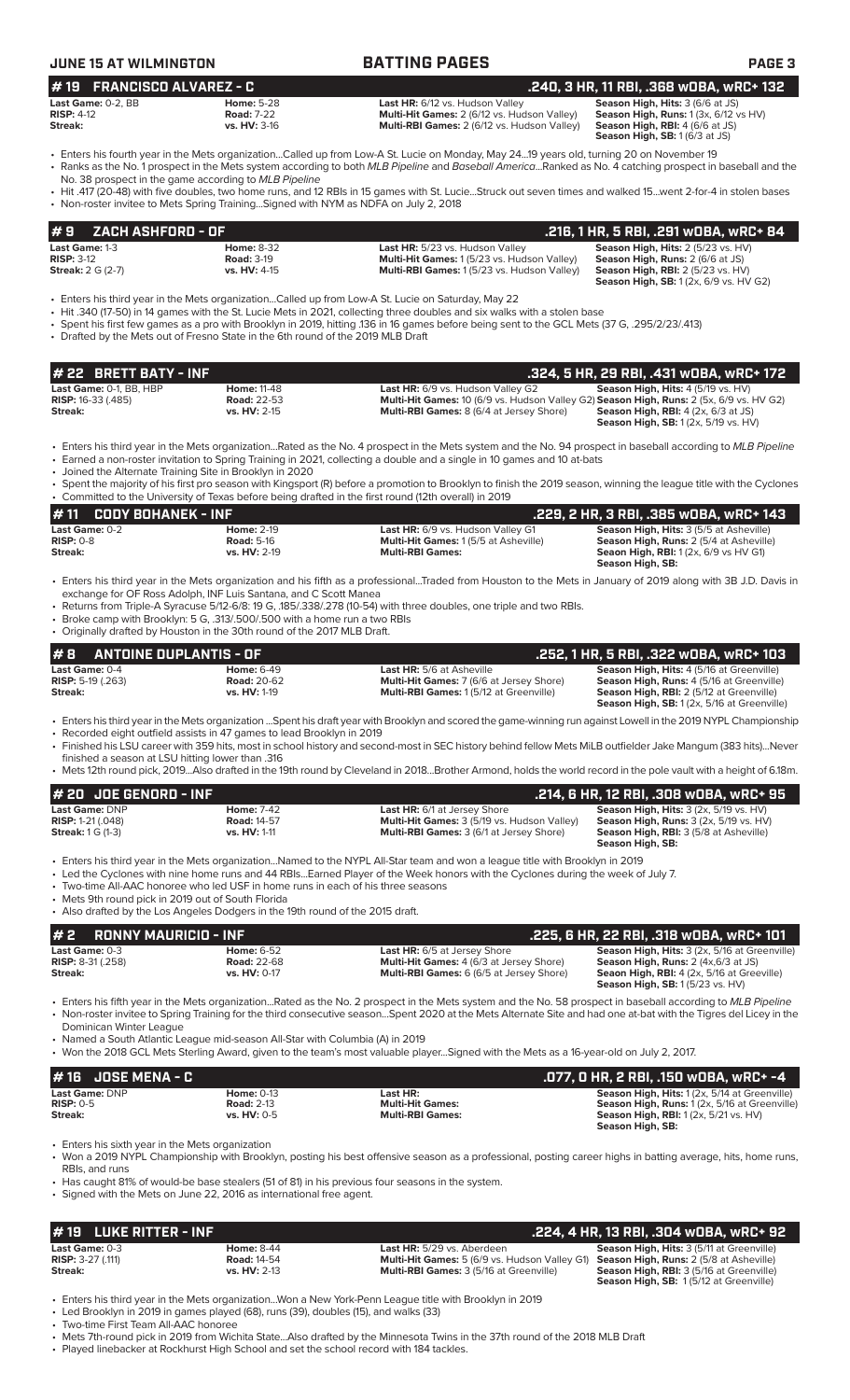# **JUNE 15 AT WILMINGTON BATTING PAGES PAGE 4**

| $# 4$ LT STRUBLE - OF     |                  |                         | .222. O HR. O RBI. .365 wOBA. wRC+ 130                                                                                                                                        |
|---------------------------|------------------|-------------------------|-------------------------------------------------------------------------------------------------------------------------------------------------------------------------------|
| Last Game: 0-1            | <b>Home: 2-9</b> | Last HR:                | <b>Season High, Hits: 1 (2x, 6/10 vs. HV)</b>                                                                                                                                 |
| <b>RISP:</b> $0-3$ (.000) | Road:            | <b>Multi-Hit Games:</b> | <b>Season High, Runs:</b> $1(2 \times 5/21 \text{ vs. HV})$                                                                                                                   |
| Streak:                   | vs. $HV: 2-9$    | <b>Multi-RBI Games:</b> | <b>Season High, RBI:</b> 1 (5/19 vs. HV)                                                                                                                                      |
|                           |                  |                         | Season High, SB:                                                                                                                                                              |
|                           |                  |                         | $\overline{1}$ . Entere bie third vear in the Mete erganization, Deturned 6/9 from Triple A Syrogues, went 1.2 with a walk in two games, received from Low A St Lucie on 5/19 |

r the Mets organization...Returned 6/8 from Triple-A Syracuse...went 1-2 with a walk in two games...received from Low-A St Lucie on 5/18. • With Brooklyn 5/19-5/23: 1-5...Went 6-21 (.286) with three RBIs and four walks in seven games with the St. Lucie Mets to begin the year

• Played in the GCL in 2019, hitting .231 over 18 games during his draft year  $\overline{\phantom{a}}$  Hails from Hammonton, NJ

|                                                | OCICLICA DY THE INICIA IN THE ZULLIUMIN IN ZUID UM UIT CILIMIT CUICLEI IMIS HUIHT IMITIIUITIUIT, I IU |                                                                |                                                                                                         |  |  |  |  |  |  |
|------------------------------------------------|-------------------------------------------------------------------------------------------------------|----------------------------------------------------------------|---------------------------------------------------------------------------------------------------------|--|--|--|--|--|--|
| #4 BLAKE TIBERI - INF/OF                       |                                                                                                       |                                                                | .177, 0 HR, 1 RBI, .278 w0BA, wRC+ 76                                                                   |  |  |  |  |  |  |
| Last Game: 0-3<br><b>RISP:</b> $1-14$ $(.071)$ | <b>Home: 5-24</b><br><b>Road: 6-43</b>                                                                | Last HR:<br><b>Multi-Hit Games:</b> 2 (5/27 vs. Aberdeen - G2) | <b>Season High, Hits: 2 (2x, 5/27 vs. ABD G2)</b><br><b>Season High, Runs:</b> $2(5/22 \text{ vs. HV})$ |  |  |  |  |  |  |
| Streak:                                        | vs. HV: 1-7                                                                                           | <b>Multi-RBI Games:</b>                                        | <b>Season High, RBI: 1(5/8 at Asheville)</b><br>Season High, SB:                                        |  |  |  |  |  |  |

**Season High, SB:** 

• Enters his sixth year in the Mets organization...Returns to Brooklyn for the first time since his pro debut year in 2016 • Spent parts of two seasons with Columbia and St. Lucie...Underwent Tommy John surgery on his elbow on May 3, 2017, missing the remainder of the season after just five games

• Has played second base, third base, left field and right field across more than 295 games • Mets 3rd round draft pick in 2016 from Louisville...2016 Third Team All-ACC in final y

| 1# 17   JUAN URIARTE - C |                    |                                                                                                | .222, 0 HR, 1 RBI, .238 wOBA, wRC+ 51       |
|--------------------------|--------------------|------------------------------------------------------------------------------------------------|---------------------------------------------|
| <b>Last Game:</b> 1-2    | <b>Home: 5-16</b>  | Last HR:                                                                                       | <b>Season High, Hits: 1 (4x, 6/2 at JS)</b> |
| $RISP: 1-5$              | <b>Road: 3-20</b>  | <b>Multi-Hit Games:</b> 1 (6/9 vs. Hudson Valley G2) <b>Season High, Runs:</b> 2 (5/19 vs. HV) |                                             |
| <b>Streak:</b> 2 G (3-5) | <b>vs. HV: 3-5</b> | <b>Multi-RBI Games:</b>                                                                        | <b>Season High, RBI:</b> 1 (6/9 vs. HV G2)  |

• Enters his eighth year in the Mets organization...Spent 2019 with Columbia (A) and the GCL Mets (R)

• Injured in his first at-bat with Brooklyn in 2018 on Opening Day at Staten Island, missing the entire season

• Finished 10th in batting average in the Appalachian League with Kingsport in 2017, hitting .305

• Caught 16 of 44 (36%) would-be base stealers in 2019. • Signed with the Mets as a NDFA on July 4, 2014.

| #10 ANTHONY WALTERS - INF  |                    |                                                    | .163, O HR, 5 RBI, .259 wOBA, wRC+ 64                    |
|----------------------------|--------------------|----------------------------------------------------|----------------------------------------------------------|
| Last Game: DNP             | <b>Home: 6-22</b>  | Last HR:                                           | <b>Season High, Hits:</b> $2$ ( $2x$ , $5/22$ vs. $HV$ ) |
| <b>RISP:</b> $4-14$ (.286) | <b>Road: 1-21</b>  | <b>Multi-Hit Games:</b> 2 (5/22 vs. Hudson Valley) | <b>Season High, Runs:</b> $1(4x, 6/3$ at JS)             |
| Streak:                    | <b>vs. HV: 1-3</b> | <b>Multi-RBI Games:</b> 2 (5/22 vs. Hudson Valley) | <b>Season High, RBI:</b> 2 (2x, 5/22 vs. HV)             |
|                            |                    |                                                    | Season High, SB:                                         |

• Enters his second year and first season in the Mets organization...Selected as one of six by the Mets in the 2020 MLB Draft (3rd round - San Diego State) • Drafted with teammate Casey Schmitt (SFG) in the top 100 picks of the MLB Draft, setting a mark for the first time two Aztecs have been drafted top 100 since Taber Lee and current Cyclones pitching coach Royce Ring in 2002

• Hit .271 in just 16 games for the Aztecs in 2020...Transferred to SDSU from Mt. San Antonio College after the 2018 season

• Attended Cal and played one season with the Golden Bears in 2017

|                                                          |                                   |                           |           | <b>Hardest Hit Balls - 2021</b> |      |                                        |                           |                  |                           |
|----------------------------------------------------------|-----------------------------------|---------------------------|-----------|---------------------------------|------|----------------------------------------|---------------------------|------------------|---------------------------|
| Date                                                     | Player                            | <b>Opponent</b>           | Exit Velo | Result                          | Date | Player                                 | <b>Opponent</b>           | <b>Exit Velo</b> | Result                    |
| 6/12                                                     | Francisco Alvarez                 | vs. Hudson Vallev 112.5   |           | Double                          | 5/29 | Ronny Mauricio                         | vs. Aberdeen              | 107              | Line Drive Out            |
| 6/11                                                     | Brett Baty                        | vs. Hudson Valley 111.2   |           | <b>Ground Out</b>               | 6/6  | Francisco Alvarez                      | at Jersey Shore           | 106.9            | Double                    |
|                                                          | Adrian Hernandez at Jersey Shore  |                           | 109.8     | <b>Home Run</b>                 | 6/6  | Joe Genord                             | at Jersey Shore           | 106.6            | <b>Ground Ball Out</b>    |
| $\begin{bmatrix} 6/1 \\ 6/6 \\ 6/1 \\ 6/1 \end{bmatrix}$ | Francisco Alvarez at Jersey Shore |                           | 109.7     | Single                          | 6/2  | Ronny Mauricio                         | at Jersev Shore           | 106.3            | Single                    |
|                                                          | Ronny Mauricio                    | at Jersey Shore           | 109.6     | Triple                          | 6/1  | <b>Brett Baty</b>                      | at Jersey Shore           | 106              | Home Run                  |
|                                                          | Francisco Alvarez at Jersey Shore |                           | 109.0     | <b>Home Run</b>                 | 6/9  | Francisco Alvarez                      | vs. Hudson VallevG1 105.7 |                  | <b>Ground Ball Single</b> |
| 5/25                                                     | Francisco Alvarez vs. Aberdeen    |                           | 109       | Single                          | 6/12 | <b>Anthony Walters</b>                 | vs. Hudson Vallev 105.3   |                  | Double                    |
|                                                          | Francisco Alvarez at Jersey Shore |                           | 108.7     | <b>Ground Ball Out</b>          | 5/25 | Francisco Alvarez                      | vs. Aberdeen              | 105              | Line Drive Out            |
|                                                          | Francisco Alvarez at Jersey Shore |                           | 108.7     | Single                          | 5/20 | Adrian Hernandez vs. Hudson Valley 105 |                           |                  | <b>Ground Ball Out</b>    |
| $\begin{bmatrix} 6/5 \\ 6/2 \\ 6/9 \end{bmatrix}$        | Brett Baty                        | vs. Hudson ValleyG2 107.3 |           | Double                          | 5/27 | <b>Brett Baty</b>                      | vs. Aberdeen G1           | 105              | Line Drive Single         |
| 5/23                                                     | Havden Senger                     | vs. Hudson Vallev         | 107       | <b>Home Run</b>                 | 6/2  | Juan Uriarte                           | at Jersey Shore           | 104.9            | Single                    |

# **Recent Home Run Chart**

| Date | Player         | <b>Opponent</b>                   |           | Exit Velo Launch Angle | Distance | 6 |
|------|----------------|-----------------------------------|-----------|------------------------|----------|---|
| 5/18 | Joe Genord     | vs. Hudson Valley                 |           |                        |          | 6 |
| 5/23 | Zach Ashford   | vs. Hudson Valley                 | 99 mph    | 29.9                   | 394 ft.  |   |
|      | Hayden Senger  | vs. Hudson Valley                 | $107$ mph | 19.8                   | 407 ft.  | 6 |
| 5/29 | Luke Ritter    | vs. Aberdeen                      | 92 mph    | 35.7                   | 363 ft.  | 6 |
| 6/1  | Brett Baty     | at Jersey Shore                   | $106$ mph | 36.3                   | 379 ft.  |   |
|      | Joe Genord     | at Jersey Shore                   | $107$ mph | 27.5                   | 449 ft.  |   |
|      |                | Adrian Hernandez at Jersey Shore  | $109$ mph | 21.3                   | 388 ft   | 6 |
|      |                | Francisco Alvarez at Jersey Shore | 109 mph   | 20.38                  | 416 ft.  |   |
| 6/3  | Brett Baty     | at Jersey Shore                   | $107$ mph | 25                     | 413 ft.  |   |
|      | Brett Baty     | at Jersey Shore                   |           |                        |          |   |
|      | Ronny Mauricio | at Jersey Shore                   |           |                        |          |   |

| 6/4  | Francisco Alvarez at Jersey Shore 104.7 mph  |                            |         | 29.9 | 407 ft. |
|------|----------------------------------------------|----------------------------|---------|------|---------|
| 6/5  | Ronny Mauricio                               | at Jersey Shore            | 102 mph | 30.2 | 447 ft. |
|      | Joe Genord                                   | at Jersey Shore            | 99 mph  | 25   | 384 ft. |
| 6/6  | <b>Brett Baty</b>                            | at Jersey Shore 97.4 mph   |         | 26.3 | 387 ft. |
| 6/9  | Cody Bohanek                                 | vs. Hudson Valley 103 mph  |         | 27   | 405 ft. |
|      | Gerson Molina                                | vs. Hudson Valley 98.4 mph |         | 29   | 390 ft. |
|      | Brett Baty                                   | vs. Hudson Valley 91 mph   |         | 32   | 342 ft. |
| 6/12 | Francisco Alvarez vs. Hudson Valley 99.5 mph |                            |         | 29   | 381 ft. |
|      |                                              |                            |         |      |         |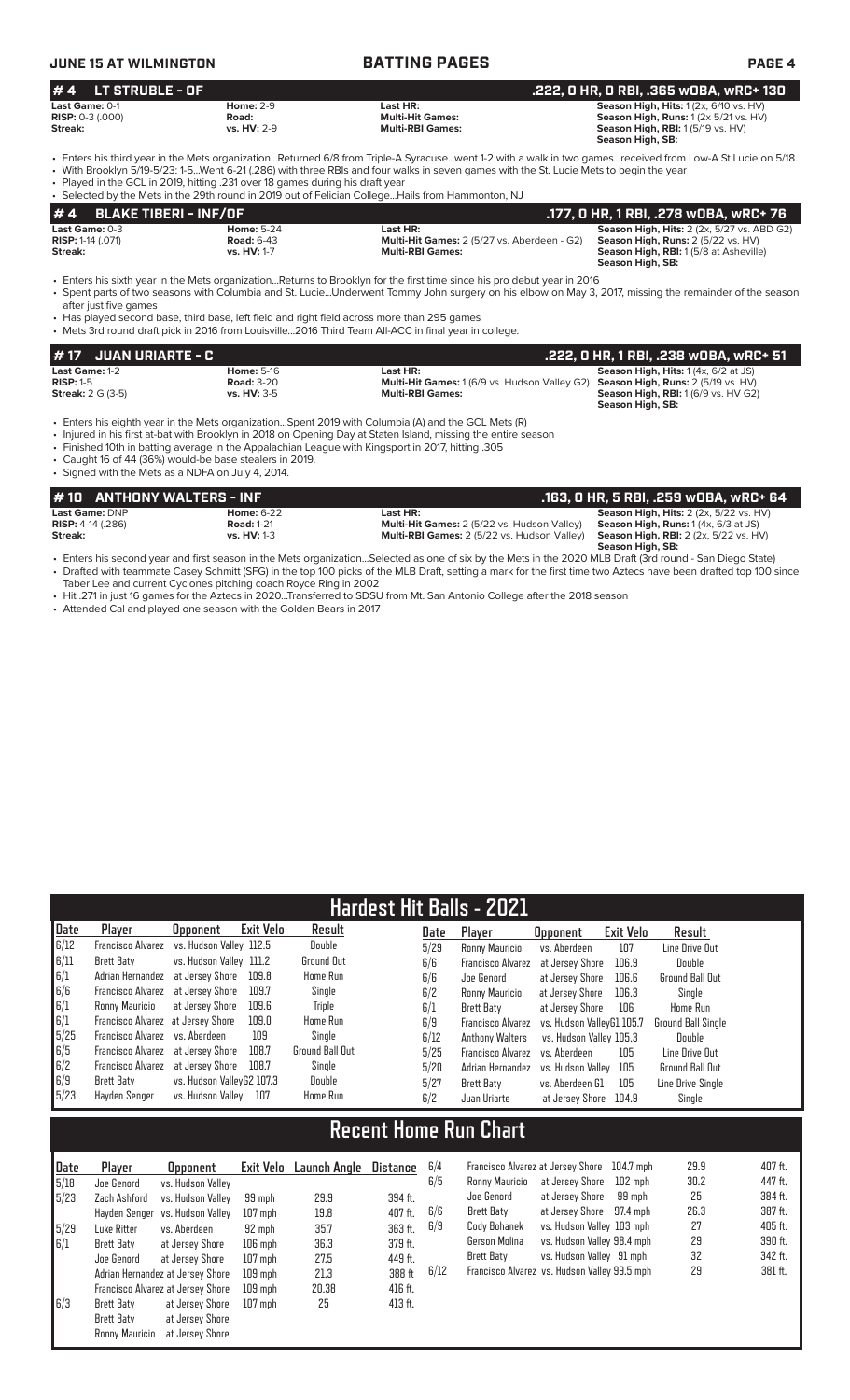| #18                                                | <b>ANDREW EDWARDS - LHP</b>                                                                                                                                                                             |                                        | 27% K%, 11% BB%, 2.40 ERA, 0 SV   |                                       | <b>LAST FIVE APPEARANCES</b> |                            |                    |                     |                     |                         |                                |                  |
|----------------------------------------------------|---------------------------------------------------------------------------------------------------------------------------------------------------------------------------------------------------------|----------------------------------------|-----------------------------------|---------------------------------------|------------------------------|----------------------------|--------------------|---------------------|---------------------|-------------------------|--------------------------------|------------------|
| Last App: 6/11 vs. HV                              | Last Loss: 5/18 vs. HV                                                                                                                                                                                  | SV/OP (Last):                          | Holds:                            |                                       |                              | <b>ANDREW EDWARDS</b>      |                    |                     |                     |                         |                                |                  |
| Leadoff: 1-12                                      | <b>Inherited Runners/Stranded: 4/4</b>                                                                                                                                                                  |                                        |                                   | DATE<br>OPP                           | <b>DEC</b>                   | IP                         | H                  | R                   | ER                  | BB                      | Κ                              | HI               |
|                                                    | · Enters his third year in the Mets organizationStruck out the final batter in Game 3 of the 2019<br>NYPL Championship Series to win Brooklyn's first outright minor league baseball title in team his- |                                        |                                   | 5/22 vs. HV<br>5/27 vs. ABD G1        |                              | 2.0<br>1.0                 | 2<br>$\mathbf{1}$  | 0<br>0              | $\circ$<br>$\circ$  | $\circ$<br>$\mathbf{1}$ | $\mathbf 0$<br>1               | 0<br>$\mathbf 0$ |
|                                                    |                                                                                                                                                                                                         |                                        |                                   | 6/2<br>@ JS                           |                              | 2.0                        | 1                  | 0                   | 0                   | $\overline{2}$          | 1                              | 0                |
| tory                                               | • Spent the entire 2019 season with the Cyclones, collecting three saves                                                                                                                                |                                        |                                   | @ JS<br>6/6                           |                              | 1.1                        | 2                  | 2                   | $\overline{2}$      | O                       | $\mathbf{1}$                   | 1                |
|                                                    | . Went to New Mexico State for two seasons after pitching a pair of campaigns for Central Arizona.                                                                                                      |                                        |                                   | 6/12<br>HV                            |                              | 2.0                        | $\circ$            | $\mathbf 0$         | $\circ$             | $\mathbf{1}$            | $\overline{4}$                 | $\Omega$         |
| #5                                                 | <b>BRIAN METOYER - RHP</b>                                                                                                                                                                              |                                        |                                   |                                       |                              | <b>BRIAN METOYER</b>       |                    |                     |                     |                         |                                |                  |
|                                                    |                                                                                                                                                                                                         | 30.2 K%, 12.7 BB%, 4.40 ERA, 0 SV      |                                   | OPP<br>DATE                           | DEC.                         | IP                         | н                  | R                   | ER                  | BB                      | Κ                              | HI               |
| Last App: 6/9 vs HV G1 Last Loss:                  | 5/15 at GVL<br>Leadoff: 4-9, 2 BB, HBP Inherited Runners/Stranded: 4/3                                                                                                                                  | SV/OP (Last): 1/1 (6/3 at JS)          | Holds:                            | 5/19<br>vs. HV<br>5/23<br>vs. HV      |                              | 2.0<br>2.0                 | $\circ$<br>$\circ$ | 0<br>0              | $\circ$<br>$\circ$  | 0<br>$\mathbf{1}$       | $\overline{2}$<br>$\mathbf{1}$ | 0<br>0           |
|                                                    | · Enters his fourth year in the Mets orgWon a New York Penn League title with Brooklyn in 2019                                                                                                          |                                        |                                   | 5/29 vs. ABD                          |                              | 1.1                        | 1                  | $\mathbf{1}$        | $\mathbf{1}$        | $\overline{2}$          | $\overline{2}$                 | 0                |
|                                                    | • Struck out 40 batters over 28.2 innings with BrooklynSpent his first professional season with                                                                                                         |                                        |                                   | 6/3<br>$@$ JS                         | SV                           | 2.0                        | 3                  | 1                   | $\mathbf{1}$        | $\mathbf 0$             | 5                              | 0                |
| GCL Mets and Kingsport Mets                        |                                                                                                                                                                                                         |                                        |                                   | 6/9 vs. HV G1                         |                              | 1.1                        | 0                  | 0                   | $\circ$             | $\overline{2}$          | 3                              | O                |
|                                                    | • Joins Ronnie Robbins (30th, 1981 - Toronto) as the only two LSU-Alexandria Generals to be                                                                                                             |                                        |                                   |                                       |                              | <b>BRYCE MONTES DE OCA</b> |                    |                     |                     |                         |                                |                  |
|                                                    | drafted by a MLB team in school history                                                                                                                                                                 |                                        |                                   | DATE OPP<br>5/25<br>vs. ABD           | DEC.                         | IP<br>2.0                  | H<br>3             | R<br>$\overline{2}$ | ER<br>2             | BB<br>$\overline{2}$    | Κ<br>2                         | HI<br>$\circ$    |
|                                                    | · Native of Natchitoches (NACK-ah-tish), the oldest city in Louisiana (est. 1714).                                                                                                                      |                                        |                                   | 5/29 vs. ABD                          |                              | 1.0                        | $\circ$            | $\circ$             | $\circ$             | 1                       | $\mathbf{1}$                   | 0                |
| # 43                                               | <b>BRYCE MONTES DE OCA - RHP</b>                                                                                                                                                                        |                                        | 33.3 K%, 17.5 BB%, 1.80 ERA, 0 SV | 6/3<br>@ JS                           | W                            | 1.2                        | $\mathbf{1}$       | $\circ$             | $\circ$             | 1                       | $\overline{4}$                 | $\Omega$         |
| Last App: 6/12 vs HV                               | <b>Last Loss:</b>                                                                                                                                                                                       |                                        |                                   | 6/9<br>vs. HV G2 SV                   |                              | 2.0                        | $\circ$            | 0                   | $\circ$             | $\overline{2}$          | $\overline{2}$                 | $\circ$          |
| <b>Leadoff: 2-9, 2 BB</b>                          | <b>Inherited Runners/Stranded: 2/2</b>                                                                                                                                                                  | SV/OP (Last):                          | Holds: 1                          | 6/12<br>vs. HV                        | L                            | 1.2                        | 2                  | 2                   | 1                   | $\circ$                 | $\overline{4}$                 | 0                |
|                                                    |                                                                                                                                                                                                         |                                        |                                   |                                       |                              | <b>COLBY MORRIS</b>        |                    |                     |                     |                         |                                |                  |
|                                                    | • Enters his fourth year in the Mets orgHas not pitched as a professional due to injuries<br>• Underwent Tommy John surgery as a high school junior and missed 2016 after having ulnar                  |                                        |                                   | OPP<br>DATE                           | <b>DEC</b>                   | IP                         | н                  | R                   | ER                  | BB                      | Κ                              | HI               |
| nerve transposition                                |                                                                                                                                                                                                         |                                        |                                   | $5/14*$<br>$@$ DBT*<br>5/20<br>vs. HV |                              | 1.0<br>1.0                 | 1<br>4             | 1<br>3              | 0<br>3              | O<br>1                  | 1<br>$\mathbf{1}$              | 0<br>0           |
|                                                    | • Previously drafted by Washington in the 15th round of the 2017 MLB Draft and by the Chicago                                                                                                           |                                        |                                   | 6/1<br>@ JS                           |                              | 1.2                        | $\mathbf{1}$       | $\mathbf{1}$        | $\mathbf{1}$        | $\mathbf{1}$            | 4                              | $\mathbf{1}$     |
|                                                    | White Sox in the 14th round of the 2015 MLB Draft.                                                                                                                                                      |                                        |                                   | 6/6<br>@ JS                           |                              | 1.2                        | $\mathbf{1}$       | 2                   | 2                   | 3                       | $\mathbf{1}$                   | $\circ$          |
|                                                    |                                                                                                                                                                                                         |                                        |                                   | 6/12<br>vs. HV                        |                              | 2.1                        | 3                  | 1                   | 1                   | 0                       | $\mathbf{1}$                   | 0                |
| #38                                                | <b>COLBY MORRIS - RHP</b>                                                                                                                                                                               |                                        | 19 K%, 17 BB%, 7.27 ERA, 0 SV     | *Pitched with Low-A St. Lucie         |                              |                            |                    |                     |                     |                         |                                |                  |
| Last App: 6/11 vs HV                               | <b>Last Loss:</b>                                                                                                                                                                                       | SV/OP (Last):                          | Holds:                            |                                       |                              |                            | <b>ERIC ORZE</b>   |                     |                     |                         |                                |                  |
| <b>Leadoff: 2-5, 2 BB</b>                          | <b>Inherited Runners/Stranded: 2/0</b>                                                                                                                                                                  |                                        |                                   | OPP<br>DATE<br>vs. HV<br>5/21         | DEC<br><b>SV</b>             | IP<br>2.0                  | н<br>$\circ$       | R<br>0              | ER<br>$\circ$       | BB<br>0                 | К<br>3                         | HI<br>$\circ$    |
|                                                    | Enters his first season in the Mets organizationcalled up from Low-A St. Lucie on May 20 •                                                                                                              |                                        |                                   | 5/27 vs. ABD G1                       |                              | 1.2                        | $\overline{2}$     | 1                   | $\mathbf{1}$        | $\circ$                 | $\circ$                        | $\circ$          |
|                                                    | • Made four scoreless appearances in relief for the St. Lucie Mets to being 2021                                                                                                                        |                                        |                                   | 6/3<br>@ JS                           |                              | 2.1                        | $\mathbf{1}$       | $\circ$             | $\circ$             | $\mathbf{1}$            | $\mathbf{1}$                   | 0                |
|                                                    | • Minor League free agent signingpitched at Middlebury in Vermont                                                                                                                                       |                                        |                                   | 6/9<br>vs HV G2 W                     |                              | 2.0                        | 0                  | 0                   | $\circ$             | 0                       | 3                              | 0                |
| #7                                                 | <b>ERIC ORZE - RHP</b>                                                                                                                                                                                  |                                        | 27.4 K%, 4.8 BB%, 3.60 ERA, 1 SV  | 6/12<br>vs. HV                        | <b>BS</b>                    | 2.0                        | $\overline{2}$     | $\mathbf{1}$        | $\mathbf{1}$        | $\circ$                 | 3                              | 0                |
| Last App: 6/12 vs HV                               | Last Loss: 5/16 at GVL                                                                                                                                                                                  | <b>SV/OP (Last):</b> 1/2 (5/21 vs. HV) | Holds:                            | OPP<br>DATE                           | <b>DEC</b>                   | <b>MICHEL OTANEZ</b><br>IP | н                  | R                   | ER                  | BB                      | Κ                              | HI               |
| Leadoff: 4-13, BB                                  | Inherited Runners/Stranded: 8/3                                                                                                                                                                         |                                        |                                   | 5/29 vs. ABD                          |                              | 1.1                        | 1                  | 1                   | 1                   | 2                       | 4                              | $\mathbf{1}$     |
|                                                    | • Enters his second year and first full season in the Mets organization                                                                                                                                 |                                        |                                   | 6/2<br>@ JS                           |                              | 1.0                        | $\circ$            | 0                   | $\circ$             | $\mathbf 0$             | $\circ$                        | $\circ$          |
|                                                    | • One of six draft picks by the Mets in the 2020 MLB Draftfinal selection for the club                                                                                                                  |                                        |                                   | 6/6<br>@ JS                           |                              | 1.0                        | 1                  | $\mathbf{1}$        | $\mathbf{1}$        | $\overline{4}$          | $\circ$                        | 0                |
|                                                    | • Two-time cancer survivor, beating testicular cancer and stage-zero melanoma                                                                                                                           |                                        |                                   | 6/10<br>vs. HV                        |                              | 1.0<br>0.1                 | 0<br>$\mathbf{1}$  | 0<br>0              | $\circ$<br>$\Omega$ | 1<br>$\mathbf 0$        | $\circ$<br>$\circ$             | 0<br>0           |
|                                                    | · Struck out 29 batters over 19.2 innings with Univ. New Orleans in '20 as Saturday starter.                                                                                                            |                                        |                                   | 6/12<br>vs. HV                        |                              |                            |                    |                     |                     |                         |                                |                  |
| #26                                                | <b>MICHEL OTANEZ - RHP</b>                                                                                                                                                                              |                                        | 25 K%, 21.4 BB%, 9.90 ERA, 0 SV   |                                       |                              | <b>HUNTER PARSONS</b>      |                    |                     |                     |                         |                                |                  |
| Last App: 6/12 vs. HV                              | <b>Last Loss:</b>                                                                                                                                                                                       | SV/OP (Last): 0/1 (BS at GVL)          | Holds: 1                          | DATE<br>OPP<br>5/22<br>vs. HV         | <b>DEC</b>                   | IP<br>0.1                  | н<br>1             | R<br>0              | ER<br>0             | BB<br>2                 | Κ<br>$\mathbf{1}$              | HI<br>0          |
| Leadoff: 3-10                                      | <b>Inherited Runners/Stranded: 6/1</b>                                                                                                                                                                  |                                        |                                   | 5/25 vs. ABD                          |                              | 2.0                        | 1                  | $\circ$             | $\circ$             | $\mathbf{1}$            | 3                              | 0                |
|                                                    | • Enters his sixth year in the Mets orgNo. 26 prospect in the system according to MLB Pipeline                                                                                                          |                                        |                                   | 6/5<br>@ JS                           |                              | 3.0                        | 2                  | 2                   | $\overline{2}$      | 2                       | 5                              | 1                |
|                                                    | • Returns to Brooklyn for the second assignment in a row                                                                                                                                                |                                        |                                   | 6/9 vs. HV G2                         |                              | 3.0                        | $\overline{2}$     | 3                   | 3                   | 1                       | 3                              | -1               |
|                                                    | • Pitched with the Cyclones and won an NYPL title in 2019 and also spent time with Kingsport                                                                                                            |                                        |                                   | 6/13<br>vs. HV                        |                              | 1.0                        | 2                  | 2                   | 1                   | 2                       | 0                              | $\circ$          |
|                                                    | • Missed 2017 due to injuryStruck out 21 batters in 21.1 innings with the DSL Mets1 in 2016.                                                                                                            |                                        |                                   |                                       |                              | <b>MITCH RAGAN</b>         |                    |                     |                     |                         |                                |                  |
| #44                                                | <b>HUNTER PARSONS - RHP</b>                                                                                                                                                                             |                                        | 24 K%, 15 BB%, 4.50 ERA, 0 SV     | OPP<br>DATE                           | DEC                          | IP                         | Н.                 | R.                  | ER                  | BB                      | Κ                              | H <sub>1</sub>   |
|                                                    |                                                                                                                                                                                                         |                                        |                                   | 5/12<br>@GVL<br>5/16<br>@GVL          | <b>SV</b><br>Н               | 2.0<br>2.0                 | 1<br>1             | 0<br>0              | 0<br>0              | 0<br>1                  | 3<br>1                         | 0<br>0           |
| Last App: 6/13 vs. HV<br><b>Leadoff: 1-9, 2 BB</b> | <b>Last Loss:</b><br><b>Inherited Runners/Stranded: 4/2</b>                                                                                                                                             | SV/OP (Last):                          | Holds:                            | 6/5<br>@ JS                           | BS, L                        | 0.1                        | 3                  | 3                   | $\overline{2}$      | 0                       | 1                              | 0                |
|                                                    |                                                                                                                                                                                                         |                                        |                                   | 6/12<br>vs. HV                        |                              | 1.0                        | 0                  | 0                   | 0                   | 1                       | 1                              | 0                |
|                                                    | • Enters his third year in the Mets orgCalled up from Low-A St. Lucie on May 20<br>• Made four relief appearances with the Mets (A-), striking out 18 in 10 innings (45% K rate).                       |                                        |                                   | 6/13<br>vs. HV                        |                              | 0.2                        | 1                  | 1                   | $\mathbf{1}$        | 1                       | 0                              | 0                |
|                                                    | • Pitched with the Cyclones and won an NYPL title in 2019                                                                                                                                               |                                        |                                   |                                       |                              | <b>ALLAN WINANS</b>        |                    |                     |                     |                         |                                |                  |
|                                                    |                                                                                                                                                                                                         |                                        |                                   | OPP<br>DATE                           | DEC                          | IP                         | Н                  | R                   | ER                  | BB                      | Κ                              | H <sub>1</sub>   |
|                                                    |                                                                                                                                                                                                         |                                        |                                   | 5/27 vs. ABD G2                       |                              | 1.0                        | 0                  | 0                   | 0                   | 0                       | 2                              | 0                |
| #48                                                | <b>MITCH RAGAN - RHP</b>                                                                                                                                                                                |                                        | 26 K%, 12 BB%, 2.53 ERA, 1 SV     | @ JS<br>6/1                           |                              | 2.0                        | $\overline{2}$     | 1                   | $\mathbf{1}$        | 1                       | $\mathbf{1}$                   | 0                |
| Last App: 6/13 vs. HV                              | Last Loss: 6/5 at Jersey Shore                                                                                                                                                                          | <b>SV/OP (Last):</b> 1/2 (5/12 at GVL) | Holds: 1                          | 6/3<br>@ JS<br>6/10<br>vs. HV         |                              | 1.1<br>2.0                 | 1<br>0             | 1<br>0              | 0<br>0              | 2<br>$\mathbf{1}$       | 1<br>$\mathbf{1}$              | 0<br>0           |
| <b>Leadoff:</b> 4-7, 3 BB, HR                      | <b>Inherited Runners/Stranded: 1/0</b>                                                                                                                                                                  |                                        |                                   | 6/13<br>vs. HV                        | L                            | 2.1                        | 2                  | 2                   | 2                   | 1                       | 0                              | 0                |
|                                                    | • Enters his third year in the Mets organizationWon a title with Brooklyn in 2019,                                                                                                                      |                                        |                                   |                                       |                              |                            |                    |                     |                     |                         |                                |                  |

earning the win in the championship-clinching game against Lowell

• Named a New York-Penn League All-Star with the Cyclones

• Named the 2019 Big East Pitcher of the Year with Creighton

• Pitched at Creighton for two seasons...spent 2017 with Iowa West & 2016 with Wayne State.

### **# 29 ALLAN WINANS - RHP 20 K%, 11 BB% 2.57 ERA, 0 SV Last App:** 6/13 vs. HV **Last Loss:** 6/13 vs. HV **SV/OP (Last): Holds:**

**Leadoff:** 3-11, HBP **Inherited Runners/Stranded:** 5/5

• Enters his fourth year in the Mets organization...Called up on 5/11 from extended spring

• Made 30 appearances, saving 11 of 13 games for the Columbia Fireflies (A) in 2019

• Mets 17th round draft selection in 2018 from Campbell University in Buies Creek, NC.

| LAST                                  |            | <b>FIVE APPEARANCES</b>    |                         |        |         |                         |        |           |
|---------------------------------------|------------|----------------------------|-------------------------|--------|---------|-------------------------|--------|-----------|
|                                       |            | <b>ANDREW EDWARDS</b>      |                         |        |         |                         |        |           |
| DATE<br>OPP                           | <b>DEC</b> | IP                         | н                       | R      | ER      | BB                      | Κ      | HR        |
| 5/22<br>vs. HV                        |            | 2.0                        | 2                       | 0      | 0       | 0                       | 0      | 0         |
| 5/27 vs. ABD G1                       |            | 1.0                        | 1                       | 0      | 0       | 1                       | 1      | 0         |
| 6/2<br>@ JS                           |            | 2.0                        | 1                       | 0      | 0       | 2                       | 1      | 0         |
| @ JS<br>6/6                           |            | 1.1                        | 2                       | 2      | 2       | 0                       | 1      | 1         |
| HV<br>6/12                            |            | 2.0                        | 0                       | 0      | 0       | 1                       | 4      | 0         |
| OPP<br>DATE                           | DEC        | <b>BRIAN METOYER</b><br>IP | Н                       | R      | ER      | BB                      | Κ      | <b>HR</b> |
| 5/19<br>vs. HV                        |            | 2.0                        | 0                       | 0      | 0       | 0                       | 2      | 0         |
| 5/23<br>vs. HV                        |            | 2.0                        | 0                       | 0      | 0       | 1                       | 1      | 0         |
| 5/29<br>vs. ABD                       |            | 1.1                        | 1                       | 1      | 1       | 2                       | 2      | 0         |
| @ JS<br>6/3                           | SV         | 2.0                        | 3                       | 1      | 1       | 0                       | 5      | 0         |
| 6/9<br>vs. HV G1                      |            | 1.1                        | 0                       | 0      | 0       | $\overline{2}$          | 3      | 0         |
|                                       |            | <b>BRYCE MONTES DE OCA</b> |                         |        |         |                         |        |           |
| DATE<br><b>OPP</b><br>5/25<br>vs. ABD | DEC        | IP<br>2.0                  | Н<br>3                  | R<br>2 | ER<br>2 | BB<br>2                 | Κ<br>2 | HR<br>0   |
|                                       |            |                            |                         |        |         |                         |        |           |
| 5/29<br>vs. ABD                       |            | 1.0                        | 0                       | 0      | 0       | 1<br>1                  | 1<br>4 | 0         |
| 6/3<br>@ JS                           | W          | 1.2                        | 1                       | 0      | 0       |                         |        | 0         |
| 6/9<br>vs. HV G2                      | SV         | 2.0                        | 0                       | 0      | 0       | 2                       | 2      | 0         |
| 6/12<br>vs. HV                        | L          | 1.2                        | 2                       | 2      | 1       | 0                       | 4      | 0         |
| OPP<br><b>DATE</b>                    | DEC        | <b>COLBY MORRIS</b><br>IP  | Н                       | R      | ER      | <b>BB</b>               | К      | <b>HR</b> |
| $5/14*$<br>$@$ DBT*                   |            | 1.0                        | 1                       | 1      | 0       | 0                       | 1      | 0         |
| 5/20<br>vs. HV                        |            | 1.0                        | 4                       | 3      | 3       | 1                       | 1      | 0         |
| 6/1<br>@ JS                           |            | 1.2                        | 1                       | 1      | 1       | 1                       | 4      | 1         |
| @ JS<br>6/6                           |            | 1.2                        | 1                       | 2      | 2       | 3                       | 1      | 0         |
| 6/12<br>vs. HV                        |            | 2.1                        | 3                       | 1      | 1       | 0                       | 1      | 0         |
| *Pitched with Low-A St. Lucie         |            |                            |                         |        |         |                         |        |           |
|                                       |            | <b>ERIC ORZE</b>           |                         |        |         |                         |        |           |
| DATE OPP                              | DEC        | IP                         | н                       | R      | ER      | BB                      | Κ      | <b>HR</b> |
| 5/21<br>vs. HV                        | SV         | 2.0                        | 0                       | 0      | 0       | 0                       | 3      | 0         |
| 5/27 vs. ABD G1                       |            | 1.2                        | 2                       | 1      | 1       | 0                       | 0      | 0         |
| @ JS<br>6/3                           |            | 2.1                        | 1                       | 0      | 0       | 1                       | 1      | 0         |
| vs HV G2<br>6/9                       | W          | 2.0                        | 0                       | 0      | 0       | 0                       | 3      | 0         |
| vs. HV<br>6/12                        | <b>BS</b>  | 2.0                        | 2                       | 1      | 1       | 0                       | 3      | 0         |
|                                       |            | <b>MICHEL OTANEZ</b>       | Н                       |        |         |                         |        |           |
| DATE<br>OPP<br>5/29<br>vs. ABD        | DEC        | IP<br>1.1                  | 1                       | R<br>1 | ER<br>1 | BB<br>2                 | Κ<br>4 | ΗR<br>1   |
|                                       |            |                            |                         |        |         |                         |        |           |
| 6/2<br>@ JS                           |            | 1.0                        | 0<br>1                  | 0<br>1 | 0<br>1  | 0<br>4                  | 0      | 0         |
| @ JS<br>6/6                           |            | 1.0                        |                         |        |         |                         | 0      | 0         |
| vs. HV<br>6/10                        |            | 1.0                        | 0                       | 0      | 0       | 1                       | 0      | 0         |
| 6/12<br>vs. HV                        |            | 0.1                        | 1                       | 0      | 0       | 0                       | 0      | 0         |
| <b>DATE</b>                           |            | <b>HUNTER PARSONS</b>      |                         |        |         |                         |        | <b>HR</b> |
| OPP<br>5/22<br>vs. HV                 | DEC        | IP<br>0.1                  | н<br>1                  | R<br>0 | ER<br>0 | BB<br>2                 | Κ<br>1 | 0         |
|                                       |            |                            |                         |        |         |                         |        |           |
| 5/25<br>vs. ABD                       |            | 2.0                        | 1                       | 0      | 0       | 1                       | 3      | 0         |
| 6/5<br>@ JS                           |            | 3.0                        | 2                       | 2      | 2       | 2                       | 5      | 1         |
| 6/9<br>vs. HV G2                      |            | 3.0                        | 2                       | 3      | 3       | 1                       | 3      | 1         |
| 6/13<br>vs. HV                        |            | 1.0                        | $\overline{\mathbf{c}}$ | 2      | 1       | 2                       | 0      | 0         |
|                                       |            | <b>MITCH RAGAN</b>         |                         |        |         |                         |        |           |
| DATE<br>OPP                           | DEC        | ΙP                         | н<br>1                  | R      | ER      | BB                      | Κ      | HR        |
| 5/12<br>@GVL                          | SV         | 2.0                        |                         | 0<br>0 | 0       | 0<br>1                  | 3<br>1 | 0         |
| 5/16<br>@GVL                          | н          | 2.0                        | 1                       |        | 0       |                         |        | 0         |
| 6/5<br>@ JS                           | BS, L      | 0.1                        | 3                       | 3      | 2       | 0                       | 1      | 0         |
| vs. HV<br>6/12<br>vs. HV              |            | 1.0<br>0.2                 | 0<br>1                  | 0<br>1 | 0<br>1  | 1<br>1                  | 1<br>0 | 0<br>0    |
| 6/13                                  |            |                            |                         |        |         |                         |        |           |
| OPP                                   |            | <b>ALLAN WINANS</b>        |                         |        |         | BB                      |        | <b>HR</b> |
| DATE<br>5/27 vs. ABD G2               | DEC        | IP<br>1.0                  | Н<br>0                  | R<br>0 | ER<br>0 | 0                       | Κ<br>2 | 0         |
| 6/1<br>@ JS                           |            | 2.0                        | $\overline{2}$          | 1      | 1       | 1                       | 1      | 0         |
| 6/3<br>@ JS                           |            | 1.1                        | 1                       | 1      | 0       | $\overline{\mathbf{c}}$ | 1      | 0         |
|                                       |            |                            |                         |        |         |                         |        |           |

|                |                | <b>Number of Pitches Thrown</b> |      |      |      |      |
|----------------|----------------|---------------------------------|------|------|------|------|
| <b>Pitcher</b> | Days Rest 6/15 | 6/16                            | 6/17 | 6/18 | 6/19 | 6/20 |
| Edwards        | 3              |                                 |      |      |      |      |
| Metoyer        | 4              |                                 |      |      |      |      |
| Montes de Oca  | $\overline{2}$ |                                 |      |      |      |      |
| <b>Morris</b>  | 3              |                                 | --   |      |      |      |
| Orze           | $\overline{2}$ |                                 |      |      |      |      |
| Otanez         | $\overline{2}$ |                                 |      |      |      |      |
| Parsons        |                |                                 |      |      |      |      |
| Ragan          |                |                                 |      |      |      |      |
| Winans         |                |                                 |      |      |      |      |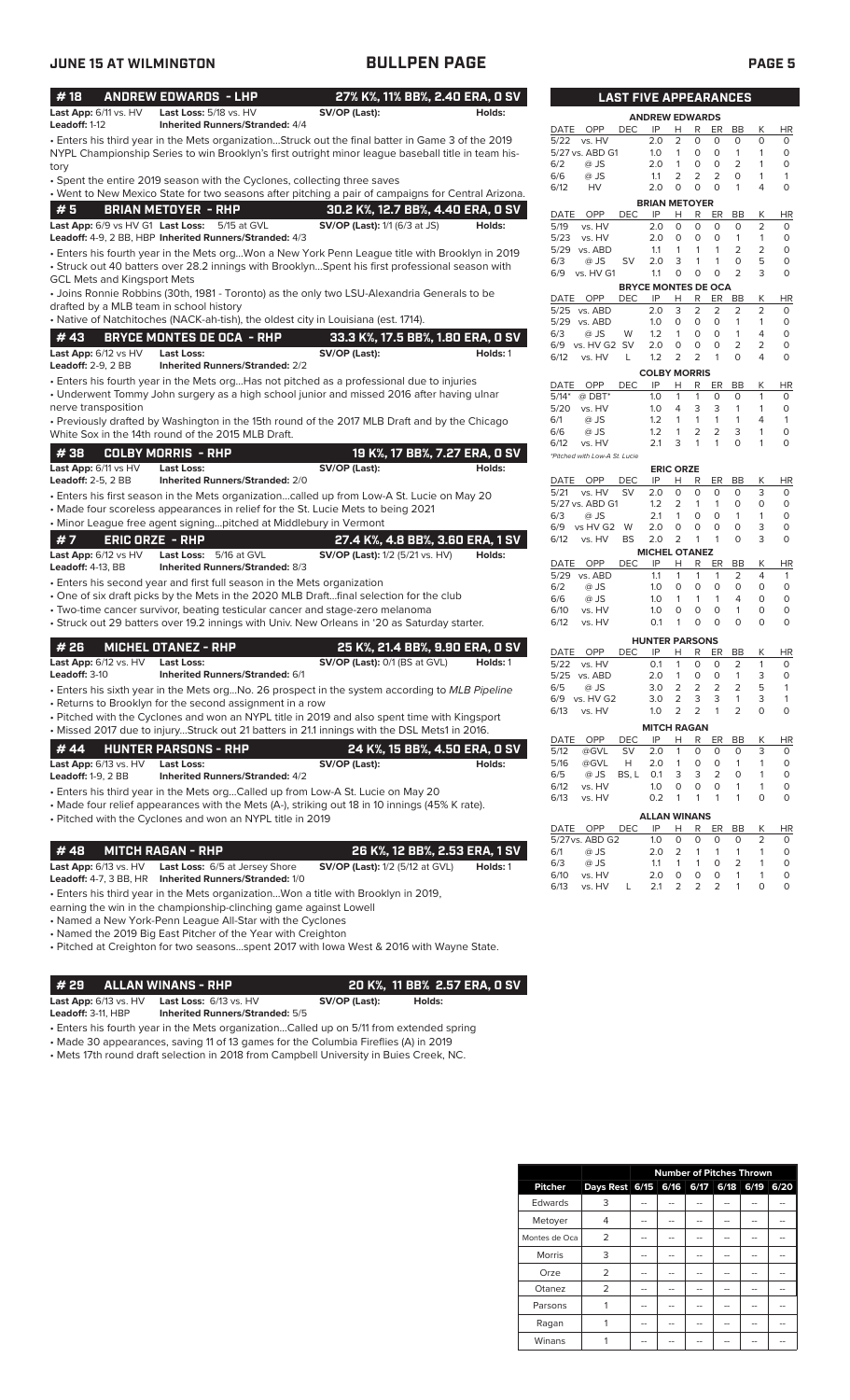### **HIGH/LOW & CHARTS PAGE 6**

| INDIVIDUAL BATTING HIGHS                                                         |
|----------------------------------------------------------------------------------|
|                                                                                  |
|                                                                                  |
|                                                                                  |
|                                                                                  |
|                                                                                  |
|                                                                                  |
|                                                                                  |
| Home Runs, Consecutive Games Three games (Ronny Mauricio, 5/7-5/11)              |
|                                                                                  |
|                                                                                  |
|                                                                                  |
|                                                                                  |
|                                                                                  |
| Most Strikeouts, Game4 (6x, Anthony Walters, 6/12 vs. Hudson Valley)             |
|                                                                                  |
|                                                                                  |
| Most Stolen Bases, Game  1 (11x, last: Zach Ashford, 6/9 vs. Hudson Valley - G2) |
| <b>TEAM BATTING HIGHS</b>                                                        |
|                                                                                  |
|                                                                                  |
|                                                                                  |
|                                                                                  |
|                                                                                  |
|                                                                                  |
|                                                                                  |
|                                                                                  |
|                                                                                  |
|                                                                                  |
|                                                                                  |
|                                                                                  |
|                                                                                  |
|                                                                                  |
|                                                                                  |
|                                                                                  |
|                                                                                  |
|                                                                                  |
|                                                                                  |
|                                                                                  |
|                                                                                  |
|                                                                                  |

### **FIELDING**

Most Errors, Team, Game...............................................................................6 (5/7 at Asheville) .<br>2 (6x, last: Brett Baty, 6/11 vs. Hudson Valley)<br>3 (5/19 vs. Hudson Valley) Most Double Plays Turned, Nine-Inning Game.......................... 3 (5/19 vs. Hudson Valley) Consecutive Errorless Games, Team.

### **STARTERS BY POSITION**

**C-** Uriarte (10), Senger (9), Alvarez (8), Mena (6)

**1B-** Genord (25), Ritter (4), Winaker (2), Bohanek (2)

**2B-** Ritter (21), Walters (9), Tiberi (1), Struble (1), McNeil (1)

- **3B-** Baty (25), Tiberi (7), Bohanek (1)
- **SS-** Mauricio (26), Walters (4), Bohanek (3)

**LF-** Duplantis (21), Tiberi (8), Winaker (1), Ashford (1), Struble (1), Bohanek (1)

**CF-** Hernandez (10), Mangum (8), Hernandez (8), Molina (6), Duplantis (6), Ota (2), Ash-

**RF-** Ashford (13), Molina (10), Winaker (4), Hernandez (4), Struble (1), Ota (1)

**DH-** Alvarez (8), Baty (5), Mauricio (4), Tiberi (3), Genord (2), Hernandez (2), Senger (2), Mena (2), Bohanek (2), Ritter (1), Mangum (1), Walters (1)

**STARTERS BY BATTING ORDER**

**1st -** Duplantis (26), Tiberi (2), Mangum (2), Struble (1), Ashford (1), McNeil (1)

**2nd -** Bohanek (9), Ashford (5), Mangum (5), Mauricio (5), Winaker (4), Walters (2), Alvarez (2), Tiberi (1), Duplantis (1)

**3rd -** Mauricio (25), Baty (8)

ford (1)

**4th-** Baty (22), Ritter (6), Alvarez (4), Genord (1)

**5th-** Alvarez (11), Ritter (9), Senger (4), Genord (3), Ashford (3), Ota (2), Hernandez (1)

**6th-** Ritter (10), Genord (8), Senger (3), Hernandez (3), Ashford (2), Winaker (2), Ota (1), Tiberi (1), Mena (1), Uriarte (1)

**7th-** Genord (13), Tiberi (5), Senger (3), Uriarte (3), Ashford (3), Walters (2), Winaker (1), Mena (1), Hernandez (1), Ritter (1)

**8th-** Tiberi (9), Hernandez (8), Walters (4), Mena (4), Uriarte (3), Genord (2), Senger (1), Molina (1), Ashford (1)

**9th-** Molina (15), Walters (5), Hernandez (3), Uriarte (3), Mangum (2), Struble (2), Mena (2), Tiberi (1)

**Name** 

|             | <b>CATCHERS STEALING</b> |     |            |      | <b>MULTI-RUN INNINGS</b> |                  |  |  |  |  |
|-------------|--------------------------|-----|------------|------|--------------------------|------------------|--|--|--|--|
| <b>Name</b> | СS                       | АТТ | <b>PCT</b> | Runs | <b>Times</b>             | Last             |  |  |  |  |
| Alvarez     |                          | 14  | 7%         | 6    |                          | 7th, 5/20 vs. HV |  |  |  |  |
| Mena        |                          | 3   | 0%         | 5    |                          | 6th, 5/20 vs. HV |  |  |  |  |
| Senger      |                          | 10  | 20%        | 3    | 15                       | 8th, 6/12 vs. HV |  |  |  |  |
| Uriarte     | 6                        | 16  | 38%        |      | 18                       | 6th, 6/6 at JS   |  |  |  |  |
| Team        | 9                        | 45  | 20%        |      |                          |                  |  |  |  |  |

|                  |    | 2  | в  | 4  | Я  | G. | - 7 | 8  | - 91 | 10+ | <b>TOTALS</b> |
|------------------|----|----|----|----|----|----|-----|----|------|-----|---------------|
| <b>OPPONENTS</b> | 18 | 24 | 26 | 31 | 13 | 20 | 10  | 31 | 10   | з   | 178           |
| <b>BKLYN</b>     | 22 | 11 | 11 | 17 | 13 | 17 | 16  | 20 |      |     | 140           |

| INDIVIDUAL PITCHING HIGHS                                                          |
|------------------------------------------------------------------------------------|
|                                                                                    |
|                                                                                    |
| Most Home Runs Allowed, Game 4 (2x, Jose Butto, 6/6 at Jersey Shore)               |
| Most Strikeouts, Game, Starter8 (4x, last: Alec Kisena, 6/12 vs. Hudson Valley)    |
| Most Strikeouts, Game, Reliever……………………5 (2x, Hunter Parsons, 6/5 at Jersey Shore) |
|                                                                                    |
|                                                                                    |
|                                                                                    |
| Most Innings Pitched, Game 6 (2x, last: Cam Opp 6/10 vs. Hudson Valley)            |
| Most Innings Pitched, Reliever  3.0 (3x, Hunter Parsons, 6/5 at Jersey Shore)      |
|                                                                                    |
|                                                                                    |
|                                                                                    |

| TEAM PITCHING HIGHS                                                       |  |
|---------------------------------------------------------------------------|--|
|                                                                           |  |
|                                                                           |  |
|                                                                           |  |
|                                                                           |  |
|                                                                           |  |
|                                                                           |  |
|                                                                           |  |
|                                                                           |  |
|                                                                           |  |
|                                                                           |  |
|                                                                           |  |
|                                                                           |  |
| Most Walks Allowed, Extra Innings 2 (5/23 vs. Hudson Valley - 12 innings) |  |
|                                                                           |  |
|                                                                           |  |
| Most Pitchers Used, Extra Innings 5 (5/23 vs. Hudson Valley - 12 innings) |  |
|                                                                           |  |

|                          |                      |                             | <b>TEAM MISCELLANEOUS</b>                                                        |  |  |  |  |
|--------------------------|----------------------|-----------------------------|----------------------------------------------------------------------------------|--|--|--|--|
|                          |                      |                             |                                                                                  |  |  |  |  |
|                          |                      |                             | Longest Game, Time, Extra-Inning Game 3:24 (5/23 vs. Hudson Valley - 12 innings) |  |  |  |  |
|                          |                      |                             | Shortest Game, Time, Nine-Inning Game  2:20 (5/18 vs. Hudson Valley)             |  |  |  |  |
|                          |                      |                             |                                                                                  |  |  |  |  |
|                          |                      |                             |                                                                                  |  |  |  |  |
|                          |                      |                             |                                                                                  |  |  |  |  |
|                          |                      |                             |                                                                                  |  |  |  |  |
|                          |                      |                             |                                                                                  |  |  |  |  |
|                          |                      |                             |                                                                                  |  |  |  |  |
|                          |                      |                             |                                                                                  |  |  |  |  |
|                          |                      |                             |                                                                                  |  |  |  |  |
|                          |                      |                             |                                                                                  |  |  |  |  |
|                          | OUTFIELD ASSISTS (7) |                             | <b>RECORD BREAKDOWN</b>                                                          |  |  |  |  |
| <b>NAME</b>              | <b>TOTAL</b>         | (LAST)                      |                                                                                  |  |  |  |  |
| Duplantis<br>Ashford     | 4<br>1               | 5/13 at GVL<br>5/25 vs. ABD |                                                                                  |  |  |  |  |
| Molina                   | 1                    | 5/21 vs. HV                 |                                                                                  |  |  |  |  |
| Winaker                  | 1                    | 5/6 at ASH                  |                                                                                  |  |  |  |  |
|                          |                      |                             |                                                                                  |  |  |  |  |
|                          |                      |                             |                                                                                  |  |  |  |  |
|                          |                      |                             |                                                                                  |  |  |  |  |
|                          |                      |                             |                                                                                  |  |  |  |  |
|                          |                      |                             |                                                                                  |  |  |  |  |
|                          | UNIFORM RECORDS      |                             |                                                                                  |  |  |  |  |
|                          |                      |                             |                                                                                  |  |  |  |  |
| <b>Home White</b>        |                      | $0 - 3$                     |                                                                                  |  |  |  |  |
|                          |                      |                             |                                                                                  |  |  |  |  |
| <b>Road Gray</b>         |                      | $6-12$                      |                                                                                  |  |  |  |  |
| <b>Championship Gold</b> |                      | $4 - 7$                     |                                                                                  |  |  |  |  |
|                          |                      |                             |                                                                                  |  |  |  |  |
| <b>Coney Island</b>      |                      | $O-1$                       |                                                                                  |  |  |  |  |
|                          |                      |                             |                                                                                  |  |  |  |  |
|                          |                      |                             |                                                                                  |  |  |  |  |
|                          |                      |                             | Do Not Allow a Home Run5-5                                                       |  |  |  |  |
|                          |                      |                             | Opponent Hits More HRs1-13                                                       |  |  |  |  |
|                          |                      |                             |                                                                                  |  |  |  |  |
|                          |                      |                             |                                                                                  |  |  |  |  |
|                          |                      |                             |                                                                                  |  |  |  |  |
|                          |                      |                             |                                                                                  |  |  |  |  |
|                          |                      |                             |                                                                                  |  |  |  |  |
|                          |                      |                             |                                                                                  |  |  |  |  |
|                          |                      |                             |                                                                                  |  |  |  |  |
|                          |                      |                             |                                                                                  |  |  |  |  |
|                          |                      |                             | Opponent Scores First5-14                                                        |  |  |  |  |
|                          |                      |                             |                                                                                  |  |  |  |  |
|                          |                      |                             |                                                                                  |  |  |  |  |
|                          |                      |                             |                                                                                  |  |  |  |  |
|                          |                      |                             |                                                                                  |  |  |  |  |
|                          |                      |                             |                                                                                  |  |  |  |  |
|                          |                      |                             |                                                                                  |  |  |  |  |
|                          |                      |                             |                                                                                  |  |  |  |  |
|                          |                      |                             |                                                                                  |  |  |  |  |
|                          |                      |                             |                                                                                  |  |  |  |  |
|                          |                      |                             |                                                                                  |  |  |  |  |
|                          | <b>EJECTIONS</b>     |                             |                                                                                  |  |  |  |  |
| Name                     | <b>Umpire</b>        | Date                        |                                                                                  |  |  |  |  |
|                          |                      |                             |                                                                                  |  |  |  |  |

| <b>MISC. WINS</b>                      |
|----------------------------------------|
| Come from Behind Wins 5 (6/9 v. HV G2) |
| Wins in Last At-Bat 1(5/23 vs. HV)     |
| Walk-off Wins  1(5/23 vs. HV)          |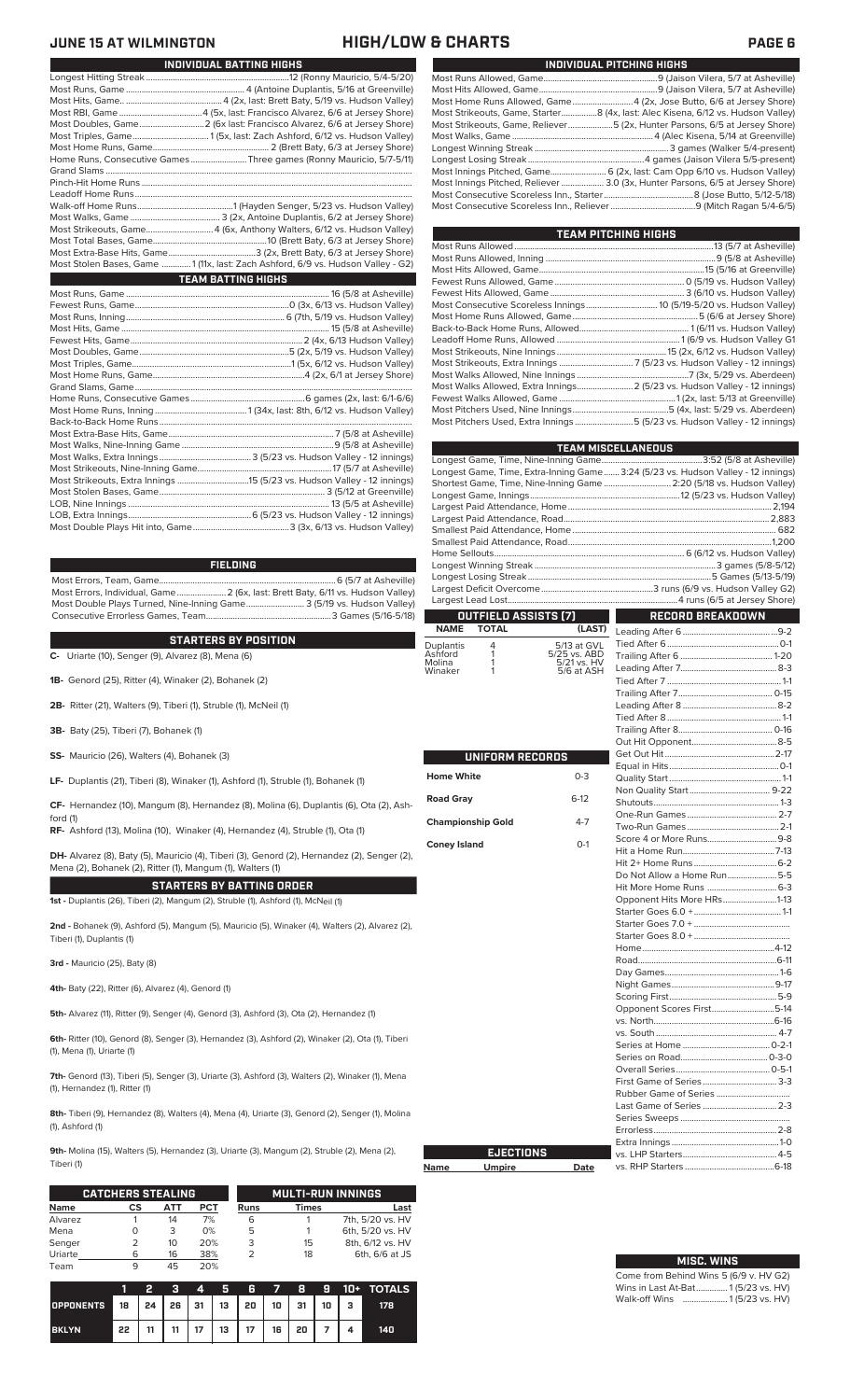7/11 57 at Hudson Valley 4:35 p.m.

# **JUNE 15 AT WILMINGTON GAME BY GAME RESULTS PAGE 7**

| <b>GAME-BY-GAME RESULTS</b> |                |                                              |                |           |                  |                   |                  |                                                                         |                               |                         |             |                   |
|-----------------------------|----------------|----------------------------------------------|----------------|-----------|------------------|-------------------|------------------|-------------------------------------------------------------------------|-------------------------------|-------------------------|-------------|-------------------|
| <b>DATE</b>                 | GM#            | <b>OPPONENT</b>                              | W-L/TIME SCORE |           | <b>RECORD</b>    | POSITION          | GA/GB            | <b>WINNING PITCHER</b>                                                  | <b>LOSING PITCHER</b>         | <b>SAVE</b>             | <b>TIME</b> | <b>ATTENDANCE</b> |
| 5/4                         | $\mathbf{1}$   | at Asheville                                 | W              | $8 - 2$   | $1-0$            | T <sub>1st</sub>  | $^{\rm +1}$      | Josh Walker (1-0)                                                       | Blair Henley (0-1)            |                         | 3:16        | 1,200             |
| 5/5                         | $\overline{2}$ | at Asheville                                 | L              | $6-1$     | $1 - 1$          | T <sub>2</sub> nd | $-1$             | Chandler Casey (1-0)                                                    | Jose Butto (1-0)              |                         | 3:26        | 1,200             |
| 5/6                         | 3              | at Asheville                                 | L              | $11 - 4$  | $1 - 2$          | T3rd              | $-2$             | Matt Ruppenthal (1-0)                                                   | Oscar Rojas (0-1)             |                         | 3:10        | 1,200             |
| 5/7                         | 4              | at Asheville                                 | L              | $13 - 7$  | $1-3$            | T3rd              | -3               | R.J. Freure (1-0)                                                       | Jaison Vilera (0-1)           |                         | 3:44        | 1,200             |
| 5/8                         | 5              | at Asheville                                 | W              | $16-12$   | $2 - 3$          | T3rd              | $-3$             | Alec Kisena (1-0)                                                       | Juan Pablo Lopez (1-0)        |                         | 3:52        | 1,200             |
| 5/9                         |                | at Asheville                                 |                |           |                  |                   |                  | Cancelled due to non-COVID-related illness                              |                               |                         |             |                   |
| 5/10                        |                | OFF DAY                                      |                |           |                  |                   |                  |                                                                         |                               |                         |             |                   |
| 5/11                        | 6              | at Greenville                                | W              | $6-1$     | $3 - 3$          | 2nd               | $-2.5$           | Josh Walker (2-0)                                                       | Jay Groome (0-2)              |                         | 3:00        | 1,995             |
| 5/12                        | 7              | at Greenville                                | W              | $3 - 2$   | $4 - 3$          | 2nd               | $-1.5$           | Brian Metoyer (1-0)                                                     | Yusniel Padron-Artilles (0-2) | Mitch Ragan (1)         | 3:14        | 1,819             |
| 5/13                        | 8              | at Greenville                                | L              | $8 - 2$   | $4 - 4$          | 2 <sub>nd</sub>   | $-2.5$           | Chris Murphy (1-1)                                                      | Oscar Rojas (0-2)             |                         | 3:21        | 2,485             |
| 5/14                        | 9              | at Greenville                                | L              | $5-1$     | $4 - 5$          | 4th               | $-2.5$           | Brayan Bello (2-0)                                                      | Alec Kisena (1-1)             |                         | 2:54        | 2,732             |
| 5/15                        | 10             | at Greenville                                | L              | $8 - 4$   | $4 - 6$          | 4th               | $-3.5$           | Yorvin Pantoja (1-0)                                                    | Brian Metoyer (1-1)           |                         | 2:52        | 2,883             |
| 5/16                        | 11             | at Greenville                                | L              | $10-9$    | $4 - 7$          | 4th               | $-3.5$           | Jake Wallace (1-0)                                                      | Eric Orze (0-1)               |                         | 3:09        | 2,818             |
| 5/17                        |                | OFF DAY                                      |                |           |                  |                   |                  |                                                                         |                               |                         |             |                   |
| 5/18                        | 12             | <b>Hudson Valley</b>                         | L              | $4 - 3$   | $4 - 8$          | 5th               | $-4.5$           | Zach Greene (1-1)                                                       | Andrew Edwards (0-1)          |                         | 2:29        | 1,315             |
| 5/19                        | 13             | <b>Hudson Valley</b>                         | W              | $14-0$    | $5-8$            | 5th               | $-3.5$           | Allan Winans (1-0)                                                      | Jhony Brito (0-1)             |                         | 3:01        | 810               |
| 5/20                        | 14             | <b>Hudson Valley</b>                         | L              | $6-1$     | $5-9$            | 5th               | $-3.5$           | Luis Medina (2-0)                                                       | Jaison Vilera (0-2)           |                         | 2:42        | 682               |
| 5/21                        | 15             | <b>Hudson Valley</b><br><b>Hudson Valley</b> | W              | 4-1       | $6-9$            | 5th               | $-3.5$           | Josh Walker (3-0)                                                       | Josh Maciejewski (2-1)        | Eric Orze (1)           | 2:33        | 998               |
| 5/22<br>5/23                | 16             | <b>Hudson Valley</b>                         | L              | $5-3$     | $6-10$<br>$7-10$ | 5th               | $-4.5$<br>$-3.5$ | Ken Waldichuk (1-0)                                                     | Cam Opp (0-1)                 |                         | 3:14        | 1,624             |
| 5/24                        | 17             | OFF DAY                                      | W              | $6-5(12)$ |                  | 5th               |                  | Josh Hejka (1-0)                                                        | Zach Greene (1-2)             |                         | 3:24        | 1,261             |
| 5/25                        | 18             | Aberdeen                                     | L              | $8-1$     | $7 - 11$         | 5th               | $-4.5$           | Drew Rom (2-0)                                                          | Oscar Rojas (0-3)             |                         | 2:52        | 861               |
| 5/26                        | 19             | Aberdeen                                     |                |           |                  |                   |                  | 5/26 game postponed due to rain, makeup scheduled for doubleheader 5/27 |                               |                         |             |                   |
| 5/27                        | 19             | Aberdeen                                     | г              | $6-2(7)$  | $7-12$           | 5th               | $-5.5$           | Grayson Rodriguez (3-0)                                                 | Jaison Vilera (0-3)           |                         | 2:14        |                   |
|                             | 20             | Aberdeen                                     | L              | $10-1(7)$ | $7-13$           | 5th               | $-6.5$           | Morgan McSweeney (2-0)                                                  | Cam Opp (0-2)                 |                         | 2:37        | 926               |
| 5/28                        | 21             | Aberdeen                                     |                |           |                  |                   |                  | 5/28 game postponed due to rain, makeup scheduled for doubleheader 8/25 |                               |                         |             |                   |
| 5/29                        | 21             | Aberdeen                                     | г              | $4-1$     | $7-14$           | 5th               | $-7.5$           | <b>Garrett Stallings (3-1)</b>                                          | Alec Kisena (1-2)             | Connor Gillispie (1)    | 2:52        | 1,509             |
| 5/30                        | 22             | Aberdeen                                     |                |           |                  |                   |                  | 5/30 game posted to a later date to be determined                       |                               |                         |             |                   |
| 5/31                        |                | OFF DAY                                      |                |           |                  |                   |                  |                                                                         |                               |                         |             |                   |
|                             |                |                                              |                |           |                  |                   |                  | MAY [7-14]                                                              |                               |                         |             |                   |
| 6/1                         | 22             | at Jersey Shore                              | W              | $11 - 5$  | $8-14$           | T4th              | $-7.5$           | Jose Butto (1-1)                                                        | Josh Hendrickson (0-1)        |                         | 3:03        | 2,077             |
| 6/2                         | 23             | at Jersey Shore                              | L              | $4-1$     | $8 - 15$         | 5th               | $-8.5$           | Carlo Reyes (1-0)                                                       | Justin Lasko (0-1)            | Blake Brown (1)         | 2:44        | 1,591             |
| 6/3                         | 24             | at Jersey Shore                              | W              | $6 - 4$   | $9-15$           | 4th               | $-8.5$           | Bryce Montes de Oca (1-0)                                               | Jack Perkins (0-1)            | Brian Metoyer (1)       | 3:15        | 1,473             |
| 6/4                         | 25             | at Jersey Shore                              | L              | $5-4(7)$  | $9-16$           | 5th               | $-9.0$           | Aneurys Zabala (2-2)                                                    | Allan Winans (1-1)            |                         | 2:12        | 2,399             |
| 6/5                         | 26             | at Jersey Shore                              | L              | $5-4$     | $9-17$           | 5th               | $-9.0$           | Mike Adams (1-1)                                                        | Mitch Ragan (0-1)             |                         | 2:36        | 2,122             |
| 6/6                         | 27             | at Jersey Shore                              | L              | $11-6$    | $9-18$           | 5th               | $-9.5$           | Nick Lackney (1-0)                                                      | Jose Butto (1-2)              |                         | 3:31        | 2,041             |
| 6/7                         |                | OFF DAY                                      |                |           |                  |                   |                  |                                                                         |                               |                         |             |                   |
| 6/9                         | 28             | <b>Hudson Valley</b>                         | L              | $3-2(7)$  | $9-19$           | 5th               | $-10.5$          | Tanner Myatt (1-0)                                                      | Justin Lasko (0-2)            | Justin Wilson (1)       | 2:22        |                   |
|                             | 29             | <b>Hudson Valley</b>                         | W              | $5-3(7)$  | 10-19            | 5th               | $-9.5$           | Eric Orze (1-1)                                                         | Luis Medina (2-1)             | Bryce Montes de Oca (1) | 2:02        | 1,211             |
| 6/10                        | 30             | <b>Hudson Valley</b>                         | L              | $1 - 0$   | 10-20            | 5th               | -9.5             | <b>Barrett Loseke (2-1)</b>                                             | Cam Opp (0-3)                 | Zach Greene (1)         | 2:37        | 1,396             |
| 6/11                        | 31             | <b>Hudson Valley</b>                         | г              | $8-0$     | $10 - 21$        | 5th               | -9.5             | Ken Waldichuk (2-0)                                                     | Jaison Vilera (0-4)           |                         | 3:06        | 1,597             |
| 6/12                        | 32             | <b>Hudson Valley</b>                         | г              | $5-4$     | $10 - 22$        | 5th               | $-9.5$           | Nelson Alvarez (2-0)                                                    | Bryce Montes de Oca (1-1)     | Justin Wilson (2)       | 3:22        | 2,194             |
| 6/13                        | 33             | <b>Hudson Valley</b>                         | г              | $5-0$     | $10 - 23$        | 5th               | $-9.5$           | Hayden Wesneski (1-1)                                                   | Allan Winans (1-2)            |                         | 2:50        | 1,749             |
| 6/14                        |                | OFF DAY                                      |                |           |                  |                   |                  |                                                                         |                               |                         |             |                   |
| 6/15                        | 34             | at Wilmington                                | 7:05 p.m.      |           |                  |                   |                  |                                                                         |                               |                         |             |                   |
| 6/16                        | 35             | at Wilmington                                | 7:05 p.m.      |           |                  |                   |                  |                                                                         |                               |                         |             |                   |
| 6/17                        | 36             | at Wilmington                                | 7:05 p.m.      |           |                  |                   |                  |                                                                         |                               |                         |             |                   |
| 6/18                        | 37             | at Wilmington                                | 7:05 p.m.      |           |                  |                   |                  |                                                                         |                               |                         |             |                   |
| 6/19                        | 38             | at Wilmington                                | 6:05 p.m.      |           |                  |                   |                  |                                                                         |                               |                         |             |                   |
| 6/20                        | 39             | at Wilmington                                | 1:05 p.m.      |           |                  |                   |                  |                                                                         |                               |                         |             |                   |
| 6/21                        |                | OFF DAY                                      |                |           |                  |                   |                  |                                                                         |                               |                         |             |                   |
| 6/22                        | 40             | <b>Jersey Shore</b>                          | 6:30 p.m.      |           |                  |                   |                  |                                                                         |                               |                         |             |                   |
| 6/23                        | 41             | <b>Jersey Shore</b>                          | 6:30 p.m.      |           |                  |                   |                  |                                                                         |                               |                         |             |                   |
| 6/24                        | 42             | <b>Jersey Shore</b>                          | 6:30 p.m.      |           |                  |                   |                  |                                                                         |                               |                         |             |                   |
| 6/25                        | 43             | <b>Jersey Shore</b>                          | 7:00 p.m.      |           |                  |                   |                  |                                                                         |                               |                         |             |                   |
| 6/26                        | 44             | <b>Jersey Shore</b>                          | 6:00 p.m.      |           |                  |                   |                  |                                                                         |                               |                         |             |                   |
| 6/27                        | 45             | <b>Jersey Shore</b>                          | 4:00 p.m.      |           |                  |                   |                  |                                                                         |                               |                         |             |                   |
| 6/28                        |                | OFF DAY                                      |                |           |                  |                   |                  |                                                                         |                               |                         |             |                   |
| 6/29                        | 46             | at Aberdeen                                  | 7:05 p.m.      |           |                  |                   |                  |                                                                         |                               |                         |             |                   |
| 6/30                        | 47             | at Aberdeen                                  | 7:05 p.m.      |           |                  |                   |                  |                                                                         |                               |                         |             |                   |
|                             |                |                                              |                |           |                  |                   |                  | <b>JUNE [3-9]</b>                                                       |                               |                         |             |                   |
| 7/1                         | 48             | at Aberdeen                                  | 7:05 p.m.      |           |                  |                   |                  |                                                                         |                               |                         |             |                   |
| 7/2                         | 49             | at Aberdeen                                  | 7:05 p.m.      |           |                  |                   |                  |                                                                         |                               |                         |             |                   |
| 7/3                         | 50             | at Aberdeen                                  | 6:05 pm.       |           |                  |                   |                  |                                                                         |                               |                         |             |                   |
| 7/4<br>7/5                  | 51             | at Aberdeen<br>OFF DAY                       | 2:05 p.m.      |           |                  |                   |                  |                                                                         |                               |                         |             |                   |
| 7/6                         | 52             | at Hudson Valley                             | 7:05 p.m.      |           |                  |                   |                  |                                                                         |                               |                         |             |                   |
| 7/7                         | 53             | at Hudson Valley                             | 7:05 p.m.      |           |                  |                   |                  |                                                                         |                               |                         |             |                   |
| 7/8                         | 54             | at Hudson Valley                             | 7:05 p.m.      |           |                  |                   |                  |                                                                         |                               |                         |             |                   |
| 7/9                         | 55             | at Hudson Valley                             | 7:05 p.m.      |           |                  |                   |                  |                                                                         |                               |                         |             |                   |
| 7/10                        | 56             | at Hudson Valley 6:05 p.m.                   |                |           |                  |                   |                  |                                                                         |                               |                         |             |                   |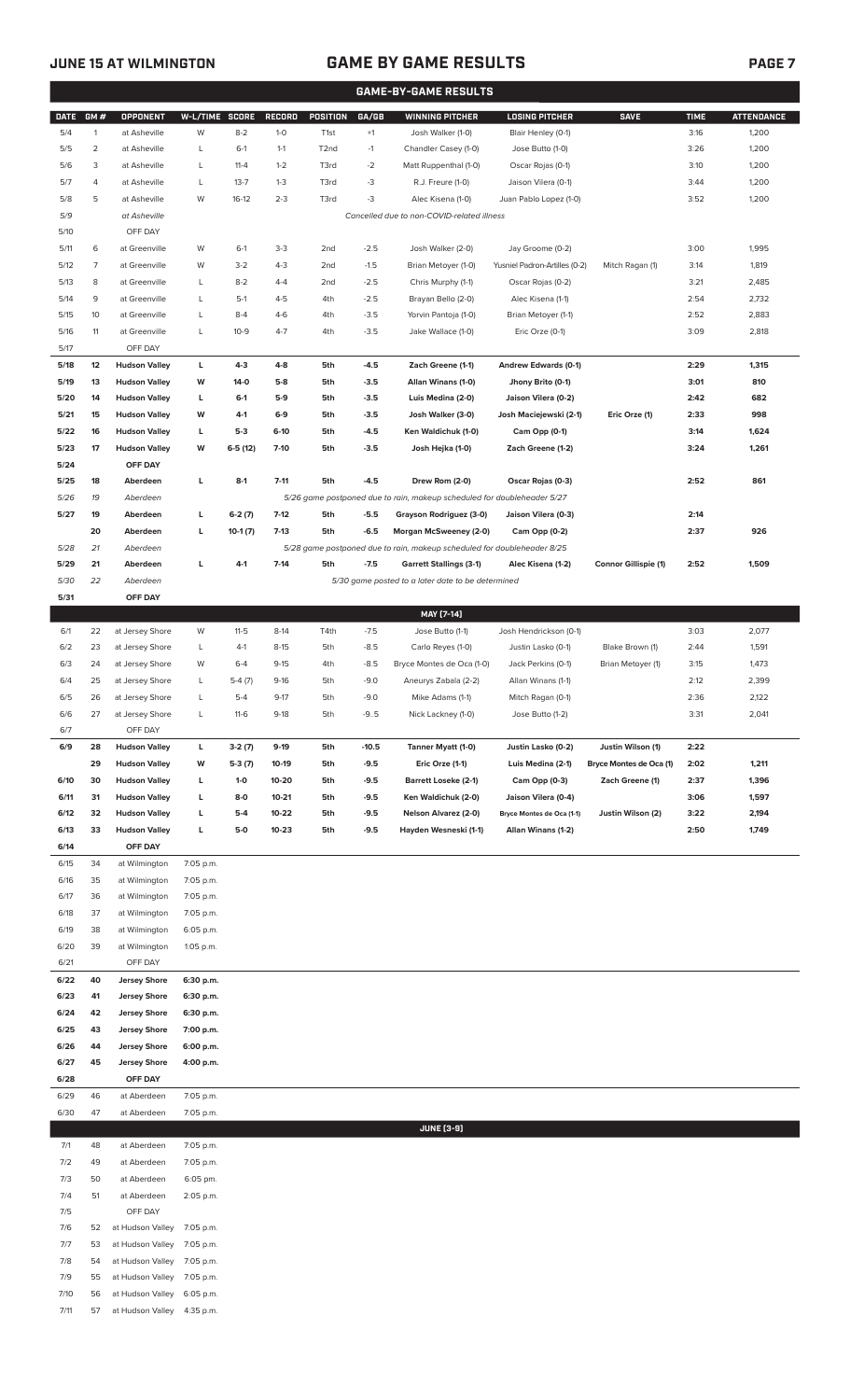## **JUNE 15 AT WILMINGTON GAME-BY-GAME PAGE 8**

| DATE         | GM#        | OPPONENT                                   | W-L/TIME SCORE         | RECORD<br>POSITION<br>GA/GB | <b>WINNING PITCHER</b> | <b>LOSING PITCHER</b> | <b>SAVE</b> | <b>TIME</b> | <b>ATTENDANCE</b> |
|--------------|------------|--------------------------------------------|------------------------|-----------------------------|------------------------|-----------------------|-------------|-------------|-------------------|
| 7/12         |            | OFF DAY                                    |                        |                             |                        |                       |             |             |                   |
| 7/13         | 59         | <b>Jersey Shore</b>                        | 6:30 p.m.              |                             |                        |                       |             |             |                   |
| 7/14         | 60         | <b>Jersey Shore</b>                        | 6:30 p.m.              |                             |                        |                       |             |             |                   |
| 7/15         | 61         | <b>Jersey Shore</b>                        | 6:30 p.m.              |                             |                        |                       |             |             |                   |
| 7/16         | 62         | <b>Jersey Shore</b>                        | 7:00 p.m.              |                             |                        |                       |             |             |                   |
| 7/17         | 63         | <b>Jersey Shore</b>                        | 6:00 p.m.              |                             |                        |                       |             |             |                   |
| 7/18         | 64         | <b>Jersey Shore</b>                        | 4:00 p.m.              |                             |                        |                       |             |             |                   |
| 7/19         |            | OFF DAY                                    |                        |                             |                        |                       |             |             |                   |
|              |            |                                            |                        |                             |                        |                       |             |             |                   |
| 7/20         | 65         | Wilmington                                 | 6:30 p.m.              |                             |                        |                       |             |             |                   |
| 7/21         | 66         | Wilmington                                 | 6:30 p.m.              |                             |                        |                       |             |             |                   |
| 7/22         | 67         | Wilmington                                 | 6:30 p.m.              |                             |                        |                       |             |             |                   |
| 7/23         | 68         | Wilmington                                 | 7:00 p.m.              |                             |                        |                       |             |             |                   |
| 7/24         | 69         | Wilmington                                 | 6:00 p.m.              |                             |                        |                       |             |             |                   |
| 7/25         | 70         | Wilmington                                 | 4:00 p.m.              |                             |                        |                       |             |             |                   |
| 7/26         |            | OFF DAY                                    |                        |                             |                        |                       |             |             |                   |
| 7/27         | $71$       | at Jersey Shore                            | 7:05 p.m.              |                             |                        |                       |             |             |                   |
| 7/28         | 72         | at Jersey Shore                            | 7:05 p.m.              |                             |                        |                       |             |             |                   |
| 7/29         | 73         | at Jersey Shore                            | 7:05 p.m.              |                             |                        |                       |             |             |                   |
| 7/30         | 74         | at Jersey Shore                            | 7:05 p.m.              |                             |                        |                       |             |             |                   |
| 7/31         | 75         | at Jersey Shore                            | 7:05 p.m.              |                             |                        |                       |             |             |                   |
|              |            |                                            |                        |                             | JULY (0-0)             |                       |             |             |                   |
| 8/1          | 76         | at Jersey Shore                            | 1:05 p.m.              |                             |                        |                       |             |             |                   |
| 8/2          |            | OFF DAY                                    |                        |                             |                        |                       |             |             |                   |
| 8/3          | 77         | <b>Hudson Valley</b>                       | 6:30 p.m.              |                             |                        |                       |             |             |                   |
| 8/4          | 78         | <b>Hudson Valley</b>                       | 6:30 p.m.              |                             |                        |                       |             |             |                   |
| 8/5          | 79         | <b>Hudson Valley</b>                       | 6:30 p.m.              |                             |                        |                       |             |             |                   |
| 8/6          | 80         | <b>Hudson Valley</b>                       | 7:00 p.m.              |                             |                        |                       |             |             |                   |
| 8/7          | 81         | <b>Hudson Valley</b>                       | 6:00 p.m.              |                             |                        |                       |             |             |                   |
| 8/8          |            |                                            |                        |                             |                        |                       |             |             |                   |
| 8/9          | 82         | <b>Hudson Valley</b><br>OFF DAY            | 4:00 p.m.              |                             |                        |                       |             |             |                   |
|              |            |                                            |                        |                             |                        |                       |             |             |                   |
| 8/10         | 83         | at Wilmington                              | 7:05 p.m.              |                             |                        |                       |             |             |                   |
| 8/11         | 84         | at Wilmington                              | 7:05 p.m.              |                             |                        |                       |             |             |                   |
| 8/12         | 85         | at Wilmington                              | 7:05 p.m.              |                             |                        |                       |             |             |                   |
| 8/13         | 86         | at Wilmington                              | 7:05 p.m.              |                             |                        |                       |             |             |                   |
| 8/14         | 87         | at Wilmington                              | 6:05 p.m.              |                             |                        |                       |             |             |                   |
| 8/15         | 88         | at Wilmington                              | 1:05 p.m.              |                             |                        |                       |             |             |                   |
| 8/16         |            | OFF DAY                                    |                        |                             |                        |                       |             |             |                   |
| 8/17         | 89         | at Hudson Valley 7:05 p.m.                 |                        |                             |                        |                       |             |             |                   |
| 8/18         | 90         | at Hudson Valley                           | 7:05 p.m.              |                             |                        |                       |             |             |                   |
| 8/19         | 91         | at Hudson Valley                           | 7:05 p.m.              |                             |                        |                       |             |             |                   |
| 8/20         | 92         | at Hudson Valley                           | 7:05 p.m.              |                             |                        |                       |             |             |                   |
| 8/21         | 93         | at Hudson Valley                           | 6:05 p.m.              |                             |                        |                       |             |             |                   |
| 8/22         | 94         | at Hudson Valley                           | 4:35 p.m.              |                             |                        |                       |             |             |                   |
| 8/23         |            | OFF DAY                                    |                        |                             |                        |                       |             |             |                   |
| 8/24         | 95         | Aberdeen                                   | 6:30 p.m.              |                             |                        |                       |             |             |                   |
| 8/25         | 96         | Aberdeen                                   | 5:00 p.m.              |                             |                        |                       |             |             |                   |
|              | 97         | Aberdeen                                   | DH                     |                             |                        |                       |             |             |                   |
| 8/26         | 98         | Aberdeen                                   | 6:30 p.m.              |                             |                        |                       |             |             |                   |
| 8/27         | 99         | Aberdeen                                   | 7:00 p.m.              |                             |                        |                       |             |             |                   |
| 8/28         | 100        | Aberdeen                                   | 6:00 p.m.              |                             |                        |                       |             |             |                   |
| 8/29         | 101        | Aberdeen                                   | 4:00 p.m.              |                             |                        |                       |             |             |                   |
| 8/30         |            | OFF DAY                                    |                        |                             |                        |                       |             |             |                   |
| 8/31         | 102        | Wilmington                                 | 6:30 p.m.              |                             |                        |                       |             |             |                   |
|              |            |                                            |                        |                             | AUGUST (0-0)           |                       |             |             |                   |
| 9/1          | 103        | Wilmington                                 | 6:30 p.m.              |                             |                        |                       |             |             |                   |
| 9/2          | 104        | Wilmington                                 | 6:30 p.m.              |                             |                        |                       |             |             |                   |
| 9/3          | 105        | Wilmington                                 | 7:00 p.m.              |                             |                        |                       |             |             |                   |
| 9/4          | 106        | Wilmington                                 | 6:00 p.m.              |                             |                        |                       |             |             |                   |
| 9/5          | 107        | Wilmington                                 | 4:00 p.m.              |                             |                        |                       |             |             |                   |
| 9/6          |            | OFF DAY                                    |                        |                             |                        |                       |             |             |                   |
| 9/7          | 108        | at Hudson Valley                           | 7:05 p.m.              |                             |                        |                       |             |             |                   |
| 9/8          | 109        | at Hudson Valley                           | 7:05 p.m.              |                             |                        |                       |             |             |                   |
| 9/9          | 110        | at Hudson Valley                           | 7:05 p.m.              |                             |                        |                       |             |             |                   |
| 9/10         | 111        | at Hudson Valley                           | 7:05 p.m.              |                             |                        |                       |             |             |                   |
| 9/11         | 112        | at Hudson Valley                           | 6:05 p.m.              |                             |                        |                       |             |             |                   |
| 9/12         | 113        | at Hudson Valley                           | 4:35 p.m.              |                             |                        |                       |             |             |                   |
| 9/13         |            | OFF DAY                                    |                        |                             |                        |                       |             |             |                   |
| 9/14         | 114        | <b>Jersey Shore</b>                        | 6:30 p.m.              |                             |                        |                       |             |             |                   |
| 9/15         | 115        |                                            | 6:30 p.m.              |                             |                        |                       |             |             |                   |
|              |            | <b>Jersey Shore</b>                        | 6:30 p.m.              |                             |                        |                       |             |             |                   |
| 9/16         | 116        | <b>Jersey Shore</b>                        |                        |                             |                        |                       |             |             |                   |
| 9/17<br>9/18 | 117        | <b>Jersey Shore</b>                        | 7:00 p.m.<br>4:00 p.m. |                             |                        |                       |             |             |                   |
| 9/19         | 118<br>119 | <b>Jersey Shore</b><br><b>Jersey Shore</b> | 1:00 p.m.              |                             |                        |                       |             |             |                   |
|              |            |                                            |                        |                             |                        |                       |             |             |                   |

**SEPTEMBER (0-0)**